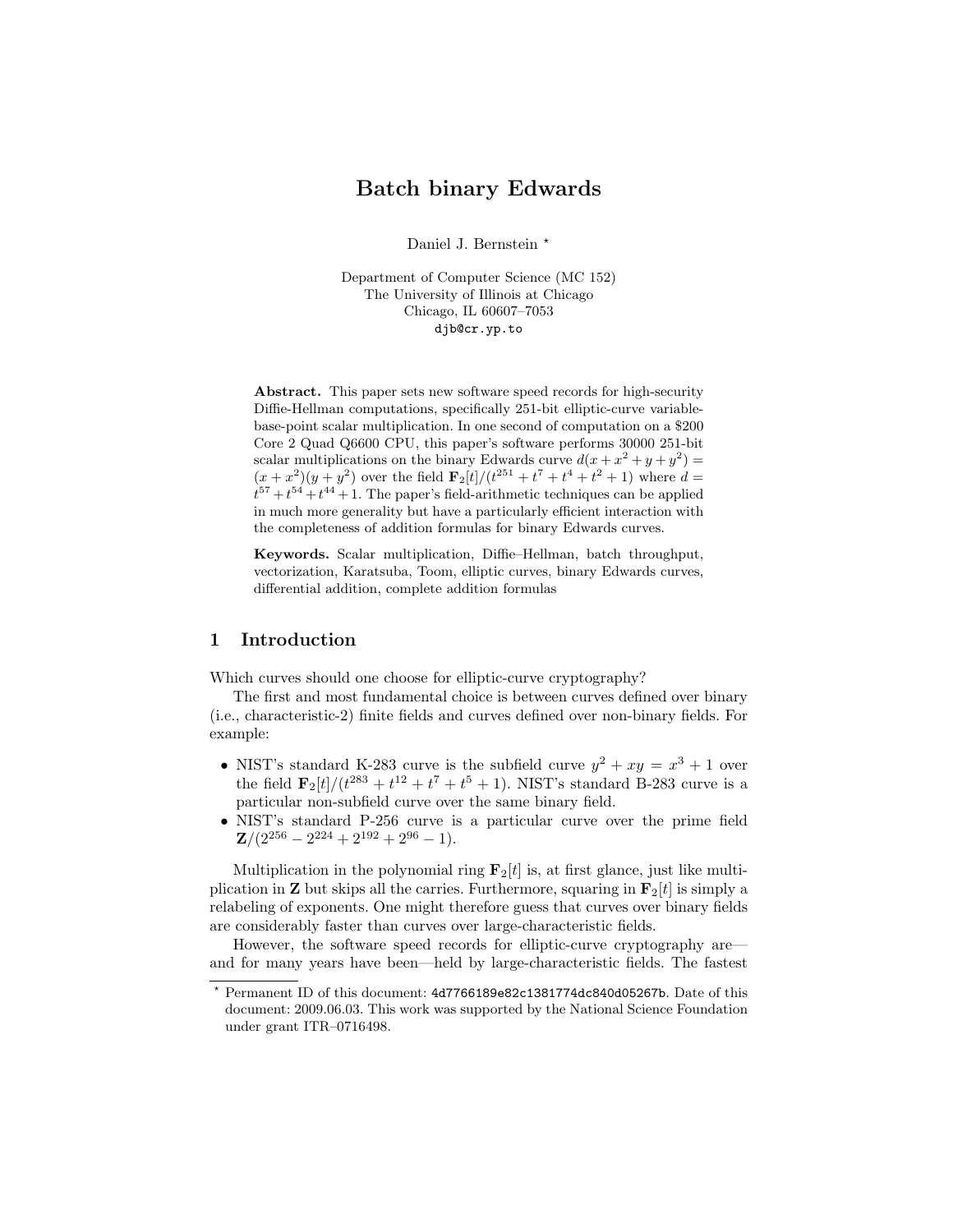Diffie–Hellman speeds (i.e., speeds for variable-base-point scalar multiplication  $n, P \mapsto nP$ ) reported in ECRYPT's publicly verifiable benchmarks [\[15\]](#page-16-0) on a single core of an Intel Core 2 Quad Q6600 (6fb, utrecht) are

- <span id="page-1-3"></span><span id="page-1-1"></span>• 321012 cycles for field size  $(2^{127} – 1)^2$  (using software from Galbraith, Lin, and Scott, combining Edwards curves with the idea of [\[33\]](#page-16-1)),
- <span id="page-1-4"></span>• 386739 cycles for field size  $2^{255} - 19$  (using software from Gaudry and Thomé announced in [\[35\]](#page-17-0)), and
- <span id="page-1-5"></span><span id="page-1-2"></span>• 855036 cycles for field size  $2^{251}$  (also using software from [\[35\]](#page-17-0)).

<span id="page-1-6"></span><span id="page-1-0"></span>Similar comments apply to older processors: for example, Fong, Hankerson, López, and Menezes in [\[30,](#page-16-2) Table 6] report 1720000 cycles on a Pentium III for field size  $2^{233}$ , while [\[12\]](#page-16-3) reports 832457 cycles on a Pentium III for field size  $2^{255} - 19$ . Subfield curves provide some speedups in the binary case—for example, Hankerson et al. in [\[38,](#page-17-1) Table 7] report 1740000 cycles on a Pentium II for field size 2283, and Hankerson, Karabina, and Menezes in [\[39,](#page-17-2) Table 5] report 758000 cycles on a Xeon 5460 (similar to a Core 2 Quad) for field size  $2^{254}$ —but binary fields seem to have no hope of catching up to large-characteristic fields.

<span id="page-1-7"></span>Why are large-characteristic fields so much faster than binary fields? The conventional explanation is that today's popular CPUs include fast "integermultiplication" (and "floating-point multiplication") instructions that multiply medium-size elements of Z, but do not include instructions to multiply mediumsize elements of  $\mathbf{F}_2[t]$ . Of course, one can multiply in  $\mathbf{F}_2[t]$  by combining simpler CPU instructions, but the multiplication instructions for  $Z$  are much faster, outweighing any possible advantages of characteristic 2. This effect has been intensified by the transition from 32-bit processors to 64-bit processors: 64-bit multipliers are even more powerful than 32-bit multipliers.

Why have CPU designers decided to include a circuit for multiplication in **Z** and not a smaller, faster circuit for multiplication in  $\mathbf{F}_2[t]$ ? The conventional explanation is as follows. Most of the computer users who care about CPU speed are measuring performance of weather simulation, movie decompression, video games, etc. These applications rely heavily on multiplication in Z, rewarding CPUs that include integer multipliers, floating-point multipliers, etc. The same applications make very little use of multiplication in  $\mathbf{F}_2[t]$ .

New speed records. This paper introduces new software named BBE251 for scalar multiplication on a high-security binary elliptic curve, specifically the binary Edwards curve  $d(x+x^2+y+y^2) = (x+x^2)(y+y^2)$  over k, where  $k = \mathbf{F}_{2^{251}} = \mathbf{F}_{2}[t]/(t^{251} + t^7 + t^4 + t^2 + 1)$  and  $d = t^{57} + t^{54} + t^{44} + 1 \in k$ . This curve has group order  $4 \cdot$  prime and twist order  $2 \cdot$  prime, and it satisfies all the usual elliptic-curve security criteria; see Section 3.

<span id="page-1-8"></span>BBE251 is so fast that it sets new speed records not just for binary elliptic curves, but for all elliptic curves. For example, a benchmark of a batch of 1024 independent scalar multiplications took 321866514 cycles on a single core of a Core 2 Quad Q6600 (6fb)—a cost of just 314323 Core 2 cycles per scalar multiplication, improving upon all previous results. The Sage computer-algebra system [\[63\]](#page-17-3) was used to check a random sampling of outputs.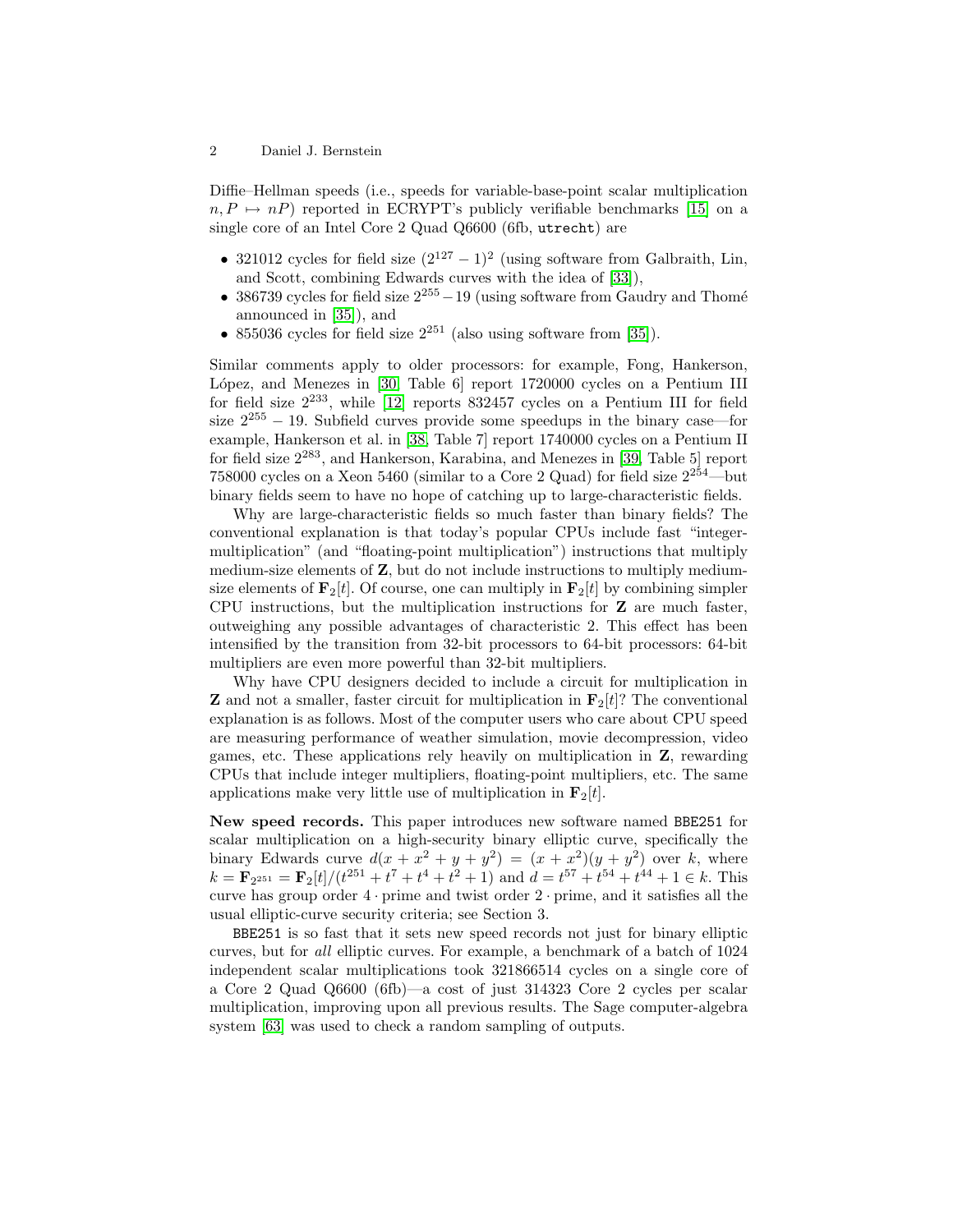Readers and potential users are cautioned that BBE251 does not compute one scalar multiplication in 314323 cycles. The software is given a batch of curve points  $P_1, P_2, P_3, \ldots$  and an equal-length batch of integers  $n_1, n_2, n_3, \ldots$ ; it produces a batch of multiples  $n_1P_1$ ,  $n_2P_2$ ,  $n_3P_3$ , .... The speed of BBE251 does not rely on any relationships between the inputs; in fact, for fixed-size batches, the software takes constant time, independent of the inputs. BBE251 nevertheless provides speed benefits from handling  $(n_1, P_1)$  together with  $(n_2, P_2)$  and  $(n_3, P_3)$ and so on. BBE251 is faster than the software in [\[35\]](#page-17-0) for the same field size once the batch size is above 50; for large batches it is more than twice as fast.

<span id="page-2-1"></span>Real-world servers bottlenecked by typical elliptic-curve computations can gain speed by collecting the computations into batches, switching to the curve introduced in this paper, and switching to the software introduced in this paper. The batching increases latency by several milliseconds, but in most applications this is not a problem, whereas raw throughput is often critical. BBE251 completes 1048576 scalar multiplications in just 35 seconds using all four cores of a single 2.4GHz Core 2 Quad Q6600 CPU; interference among the cores is negligible. This is not the fastest single-chip scalar-multiplication measurement ever re-ported in the literature—Güneysu and Paar in [\[36\]](#page-17-4) reported "more than 37000 point multiplications per second"—but a closer look shows that [\[36\]](#page-17-4) achieved 37000 224-bit scalar multiplications per second on a \$1000 Xilinx Virtex-4 SX55 containing hundreds of multipliers, while this paper achieves 30000 251-bit scalar multiplications per second on a \$200 Core 2 Quad Q6600.

<span id="page-2-3"></span><span id="page-2-2"></span><span id="page-2-0"></span>BBE251 provides several benefits beyond speed. It avoids all data-dependent array indices, all data-dependent branches, etc., and is therefore immune to cache-timing attacks, branch-prediction attacks, etc.; the same security feature was already present in state-of-the-art software for large-characteristic elliptic curves (see, e.g., [\[12\]](#page-16-3)) but is hard to find for binary curves. BBE251 has been posted (<http://binary.cr.yp.to>) to allow public verification of its accuracy and speed, and has been placed into the public domain to maximize reusability.

How these speeds were achieved: low level. Schoolbook multiplication of two 251-bit polynomials in  $\mathbf{F}_2[t]$  takes 125501 bit operations: specifically,  $251^2 = 63001$  bit multiplications (ANDs) and  $250^2 = 62500$  bit additions (XORs). BBE251 instead uses several layers of Karatsuba and Toom recursions, including some new refinements, reducing the number of bit operations to 33096, approximately  $3.79\times$  smaller than 125501. See Section 2 for details.

The conventional wisdom is that bit-operation counts are a poor predictor of software performance, for two critical reasons:

- CPUs handle multiple bits at once. For example, a 32-bit xor is a single instruction, just as fast as a 16-bit xor or an 8-bit xor. It therefore makes no sense to split a  $32 \times 32$ -bit problem into three  $16 \times 16$ -bit problems or to split a  $16 \times 16$ -bit problem into three  $8 \times 8$ -bit problems.
- $\mathbf{F}_2[t]$ -multiplication software is bottlenecked by the cost of shifting bits within words, not by the cost of performing arithmetic on bits. For example, extracting two 4-bit pieces from an 8-bit input is not free; it costs two or three instructions, depending on the CPU.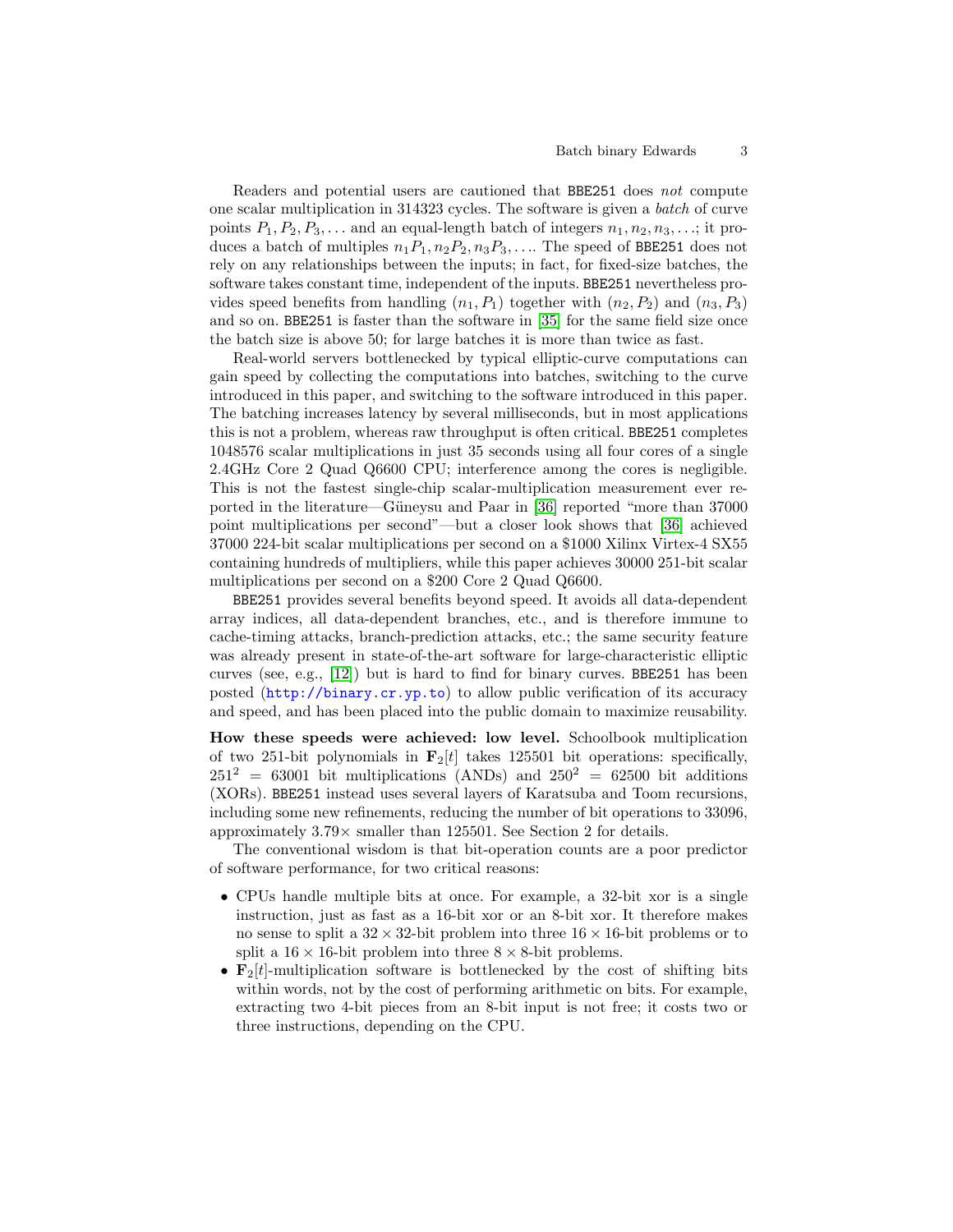<span id="page-3-6"></span>It is widely appreciated that fast multiplication techniques save time in software *for sufficiently large inputs*, but the speedups are generally believed to be rather small at cryptographic sizes—certainly not a 3.79× speedup for 251-bit multiplication. Hankerson, Hernandez, and Menezes in [\[38,](#page-17-1) Section 3] say that Karatsuba is "competitive" for 233 bits and for 283 bits but does not actually save time. Bailey and Paar in [\[10\]](#page-16-4) say that fast polynomial multiplication "yields a 10% speedup in the overall scalar multiplication time" for a particular curve. Brent, Gaudry, Thomé, and Zimmermann in [\[22\]](#page-16-5) report speedups from several layers of Karatsuba and Toom recursions, but only beyond cryptographic sizes.

<span id="page-3-5"></span><span id="page-3-3"></span>In BBE251, a 16-bit xor is faster than a 32-bit xor, because two 16-bit inputs are packed into the same space as a 32-bit input and handled in parallel. Shift costs are trivially eliminated by the standard technique of "bitslicing":  $w$  separate b-bit inputs  $i_0 = (i_{0,0}, i_{0,1}, \ldots, i_{0,b-1}), i_1 = (i_{1,0}, i_{1,1}, \ldots, i_{1,b-1}), \ldots$  are batched, transposed into b separate w-bit vectors  $(i_{0,0}, i_{1,0}, \ldots), (i_{0,1}, i_{1,1}, \ldots)$ ,  $\ldots$ ,  $(i_{0,b-1}, i_{1,b-1}, \ldots)$ , and then handled without shifts until the end of the computation. These vectors do not fit simultaneously into CPU registers, but BBE251 arranges operations so that most loads and stores are overlapped with computation.

<span id="page-3-7"></span><span id="page-3-4"></span><span id="page-3-2"></span><span id="page-3-1"></span>Bitslicing has been used in cryptography before. Two record-setting examples are Biham's implementation [\[18\]](#page-16-6) of DES, a standard hardware-friendly bitoriented cipher that had previously been viewed as very slow in software, and the Matsui–Nakajima implementation [\[50\]](#page-17-5) of AES, taking just 9.2 cycles per byte on a Core 2. Aoki, Hoshino, and Kobayashi in [\[9\]](#page-16-7) pointed out that bitsliced field arithmetic saves time for binary elliptic curves—but they were still unable to compete with non-binary elliptic curves. The Pentium III speeds reported in [\[9,](#page-16-7) Table 3 for a subfield curve over a field of size  $2^{163}$  are not as fast as the Pentium II speeds reported the same year by Aoki et al. in [\[8,](#page-16-8) Table 4] for a curve over a larger non-binary field. The fast multiplication circuits built into current CPUs perform a huge number of bit operations per cycle and are generally perceived as indispensable tools for fast public-key cryptography; it is surprising that bitsliced field arithmetic can set new Diffie–Hellman speed records, outperforming the multiplication circuits.

<span id="page-3-0"></span>How these speeds were achieved: high level. There is a limitation to the power of bitslicing, at least in the pure form used in this paper: bitslicing requires all computations to be expressed as straight-line sequences of bit operations. Straight-line computations do not contain data-dependent branches (e.g., "if  $P = Q$  then ...") or data-dependent array indices (e.g., "load  $x[i]$ , where i is the next bit of the scalar"). Computations that include data-dependent array indices can be simulated by straight-line computations that perform arithmetic on all array elements, and computations that include data-dependent branches can be simulated in an analogous way (recall that the "program counter" is just another array index), but these simulations are slow.

Fortunately, a recent line of research has shown how to carry out some elliptic-curve computations without data-dependent array indices, without datadependent branches, and without serious loss of speed. These techniques have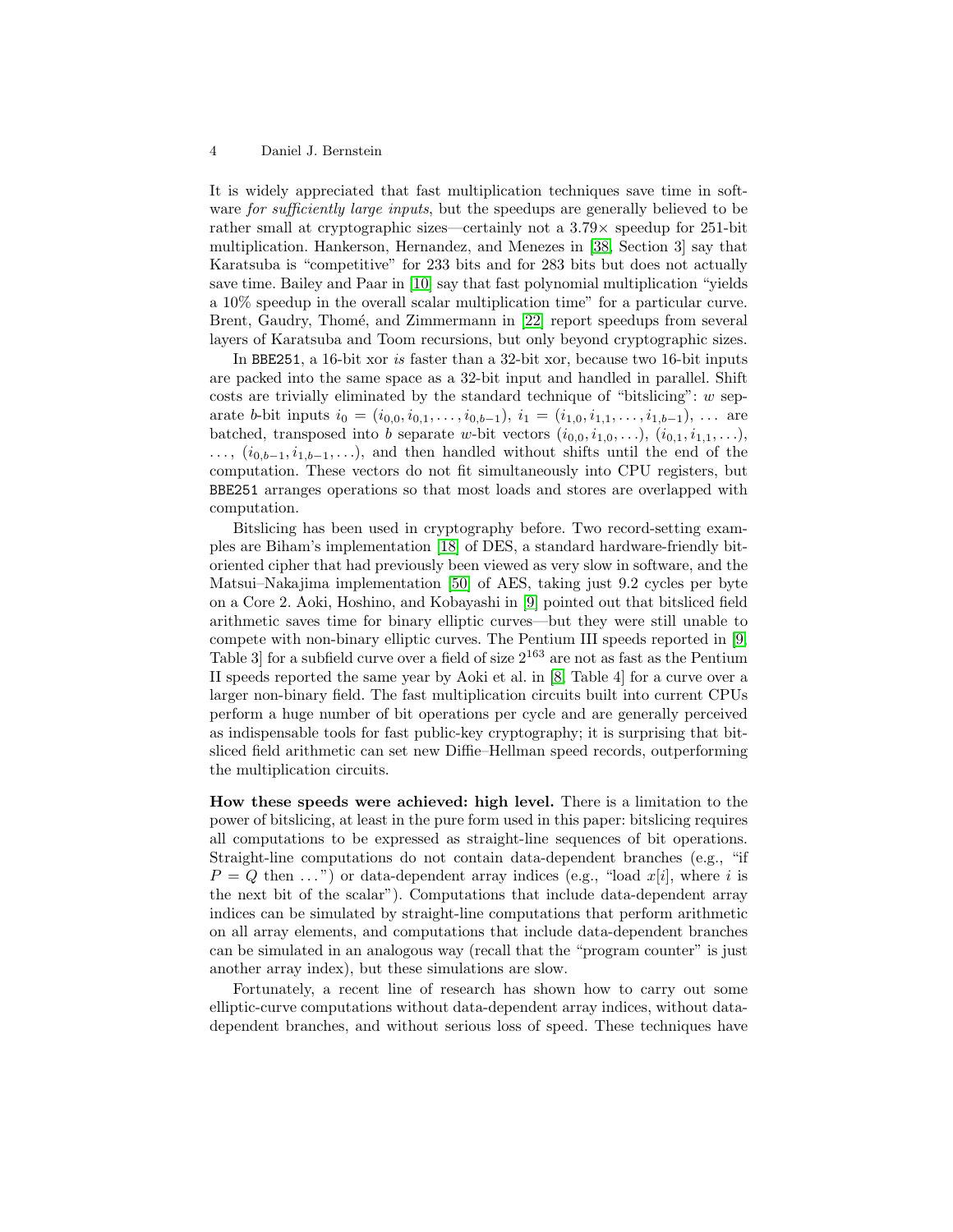been advertised as efficiently protecting against various types of software sidechannel attacks, such as cache-timing attacks, but the same techniques are also useful for efficient bitslicing. Specifically:

- <span id="page-4-9"></span><span id="page-4-0"></span>• Single-scalar multiplication, odd characteristic: [\[12,](#page-16-3) Theorem 2.1] says that the differential-addition formulas from [\[52\]](#page-17-6) compute  $X_0(nP)$  from  $X_0(P)$  on any Montgomery curve having a unique 2-torsion point. Here  $X_0(P)$  means x if  $P = (x, y)$  and 0 if  $P = \infty$ . See [\[13,](#page-16-9) Section 5] for discussion of more general Montgomery curves.
- <span id="page-4-2"></span><span id="page-4-1"></span>• Arbitrary group operations, odd characteristic: [\[14,](#page-16-10) Theorem 3.3] says that various addition formulas are complete—i.e., have no exceptional cases—for any Edwards curve  $x^2 + y^2 = 1 + dx^2y^2$  having non-square d. Complete addition formulas allow complete single-scalar multiplication, complete doublescalar multiplication, etc.
- <span id="page-4-5"></span><span id="page-4-4"></span><span id="page-4-3"></span>• Arbitrary group operations, characteristic 2: [\[16,](#page-16-11) Theorem 4.1] says that various addition formulas in [\[16\]](#page-16-11) are complete for any binary Edwards curve  $d_1(x+y) + d_2(x^2+y^2) = (x+x^2)(y+y^2)$  having  $d_2$  of trace 1.

The complete differential-addition formulas in [\[16,](#page-16-11) Section 7] are reviewed in Section 3 of this paper and are used in BBE251. Other approaches, such as mixing bitsliced computation with non-bitsliced computation, do not appear to provide noticeable benefits for the speed of elliptic-curve scalar multiplication and are not discussed in this paper.

The unexpected speed of bitsliced binary-field multiplication can be viewed as motivation to consider bitslicing for a wide variety of higher-level cryptographic computations and for many other problems. This paper's results on binaryelliptic-curve scalar multiplication are one step along this path. The reader is cautioned, however, that bitslicing will provide smaller benefits for computations that rely more heavily on random access to memory.

<span id="page-4-7"></span>What about PCLMULQDQ? Some CPU designers have begun to realize the potential importance of  $\mathbf{F}_2[t]$  for cryptographic applications. Intel announced in April 2008 that its processors will eventually include a "carry-less multiplication" instruction named PCLMULQDQ. Intel's white paper [\[40\]](#page-17-7) says that "carryless multiplication"—i.e., multiplication in  $\mathbf{F}_2[t]$ —is particularly important for GCM, a standard for secret-key authenticated encryption relying heavily on multiplications in the binary field  $\mathbf{F}_{2^{128}}$ ; and that "accelerating carry-less multiplication can significantly contribute to achieving high speed secure computing and communication." Gueron and Kounavis estimate in [\[37\]](#page-17-8) that scalar multiplication on the NIST B-233 elliptic curve would take 220000 cycles using a 9-cycle instruction for "carry-less multiplication," or 70000 cycles using a 3-cycle instruction for "carry-less multiplication." NIST B-233 has a somewhat lower security level than the 251-bit curve used in this paper.

<span id="page-4-8"></span><span id="page-4-6"></span>Intel also announced in April 2008 that its processors will, starting in 2010, include 256-bit vector instructions. The initial instruction set will not include many integer instructions but will include 256-bit logical operations such as VXORPS ymm and VANDPS ymm; see [\[41\]](#page-17-9).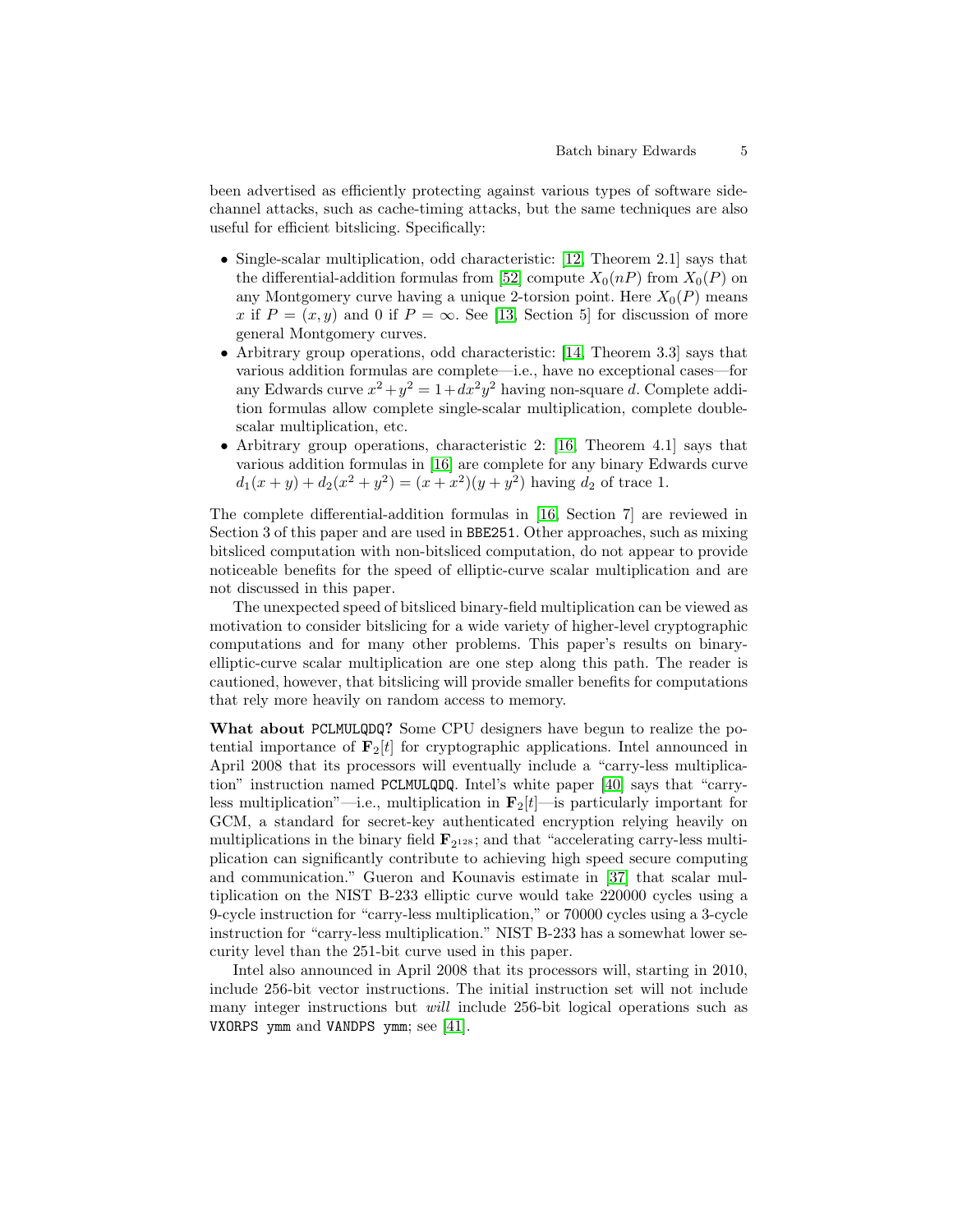It is clear that PCLMULQDQ-based software will easily outperform most software for binary-elliptic-curve computations. However, it is not at all clear that PCLMULQDQ will outperform a 256-bit-vector implementation of the techniques introduced in this paper. It is not even clear that PCLMULQDQ will outperform the specific BBE251 software described in this paper!

In any case, one can reasonably speculate that continued improvements in binary-elliptic-curve performance will encourage cryptographic users to shift to binary elliptic curves, increasing the importance of techniques to accelerate computations on those curves. Presumably Z-biased CPUs will continue being sold for years and will continue being used for years after that; the techniques in this paper will clearly remain important for Z-biased CPUs whether or not they are helpful for PCLMULQDQ CPUs.

## 2 Polynomial multiplication

This section explains how to multiply 251-bit polynomials using 33096 bit operations. More generally, this section presents small explicit upper bounds on  $M(n)$ , the minimum number of bit operations needed to multiply an  $n$ -bit polynomial  $f_0 + f_1 t + \cdots + f_{n-1} t^{n-1}$  by another *n*-bit polynomial  $g_0 + g_1 t + \cdots + g_{n-1} t^{n-1}$ .

Inputs and outputs are represented in the standard form:  $f_0 + f_1 t + \cdots$  $f_{n-1}t^{n-1}$  is represented as an n-bit string  $(f_0, f_1, \ldots, f_{n-1}); g_0 + g_1t + \cdots$  $g_{n-1}t^{n-1}$  is represented as an n-bit string  $(g_0, g_1, \ldots, g_{n-1})$ ; and the output  $h_0$  +  $h_1 t + \cdots + h_{2n-2} t^{2n-2}$  is represented as a  $(2n-1)$ -bit string  $(h_0, h_1, \ldots, h_{2n-2})$ .

<span id="page-5-4"></span><span id="page-5-3"></span><span id="page-5-2"></span><span id="page-5-1"></span>Comparison to previous work. The definition of polynomial multiplication immediately implies that  $M(n) \leq \Theta(n^2)$ . Karatsuba showed in [\[45\]](#page-17-10) that  $M(n) \leq$  $\Theta(n^{\lg 3})$ . Toom showed in [\[64\]](#page-17-11) that  $M(n) \leq n^{1+o(1)}$ , and more precisely  $M(n) \leq$  $n^{2\Theta(\sqrt{\lg n})}$ . Schönhage showed in [\[61\]](#page-17-12) that  $M(n) \leq \Theta(n \lg n \lg \lg n)$ , by adapting an integer-multiplication method by Schönhage and Strassen in [\[62\]](#page-17-13). No better asymptotic bounds are known; Fürer in [\[32\]](#page-16-12) introduced an asymptotically faster multiplication method for integers, but it is not clear whether the method can be adapted to binary polynomials.

<span id="page-5-0"></span>Of course, bounds involving  $\Theta$ ,  $\overline{O}$ , etc. are not explicit. To draw conclusions about  $M(251)$ , or any other specific  $M(n)$ , one needs to carefully re-analyze the algorithms used to prove asymptotic bounds. To draw useful conclusions one often needs to rethink the algorithm design, looking for constant-factor (and sub-constant-factor) improvements that are not visible in the asymptotics.

Explicit upper bounds do appear in the literature on hardware multipliers. The bound  $M(n) \leq 2n^2 - 2n + 1$  is easy to find in hardware textbooks. Several cryptographic-hardware papers (see below) have presented explicit upper bounds on  $M(n)$  obtained with Karatsuba's method, have pointed out that these upper bounds are considerably below  $2n^2 - 2n + 1$  for cryptographically useful sizes of n, and have concluded that hardware multipliers should use Karatsuba's method. XOR and AND do not have identical hardware costs, but analyses weighted by the actual costs come to similar conclusions.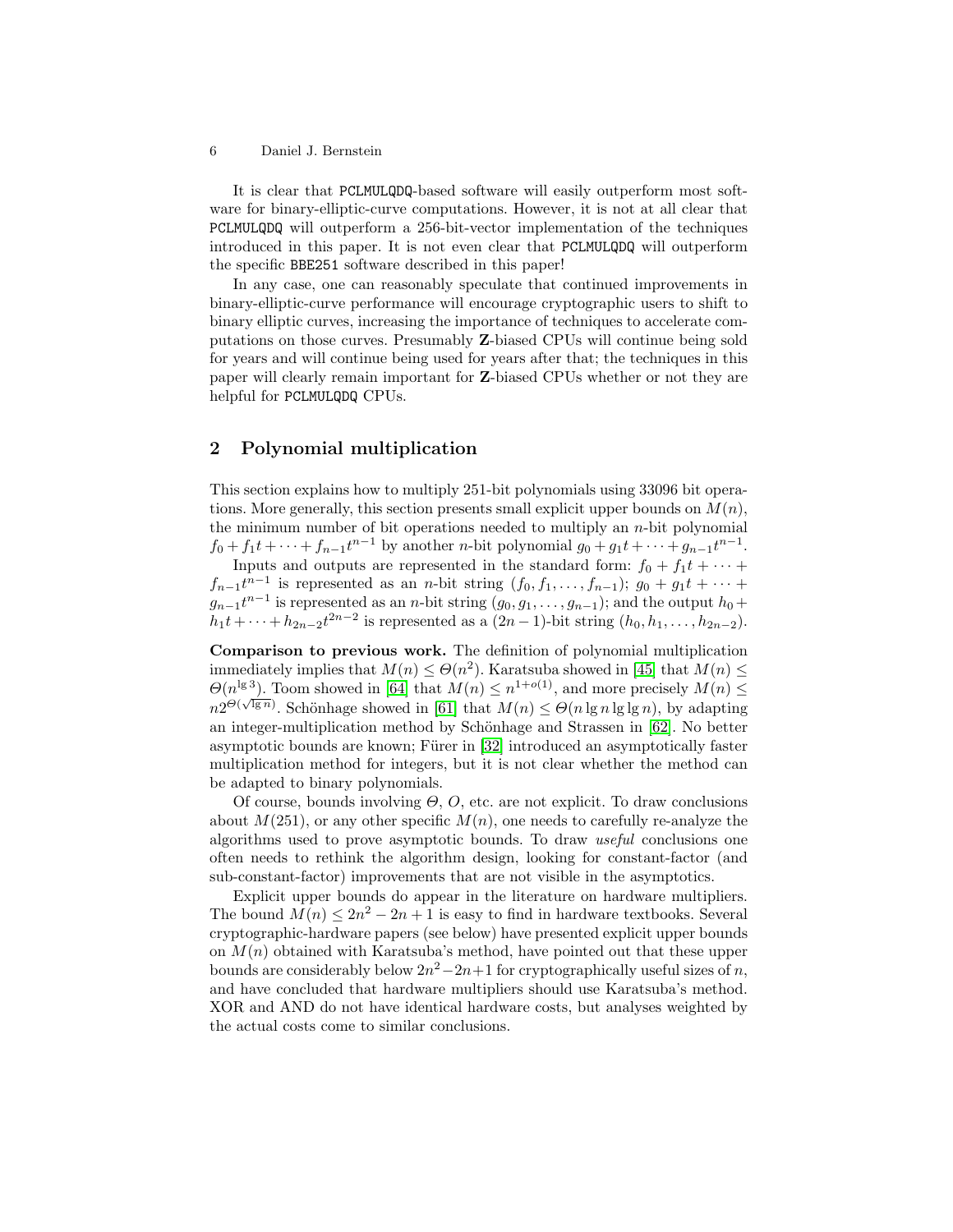The explicit upper bounds on  $M(n)$  obtained in this section are better than anything that can be found in the hardware literature. Here are several examples of the improved bounds:

- <span id="page-6-2"></span>•  $M(128) \leq 11486$ . For comparison, Peter and Langendörfer in [\[57,](#page-17-14) Table 3] report 14287 bit operations (12100 XORs and 2187 ANDs) for "classic Karatsuba multiplication," 32513 bit operations for schoolbook multiplication, and 13146 bit operations for an "improved iterative Karatsuba."
- <span id="page-6-0"></span>•  $M(163) \le 16923$ . For comparison, Chang, Kim, Park, and Lim in [\[24\]](#page-16-13) report 21791 bit operations for a "non-redundant Karatsuba-Ofman algorithm."
- <span id="page-6-3"></span>•  $M(193) \leq 21865$ . For comparison, Rodríguez-Henríquez and Koç in [\[59,](#page-17-15) Section 4.1 report 29725 bit operations (20524 XORs and 9201 ANDs).
- <span id="page-6-5"></span>•  $M(194) \leq 21906$ . For comparison, von zur Gathen and Shokrollahi in [\[67,](#page-17-16) Section 3] report 26575 bit operations.
- <span id="page-6-1"></span>•  $M(n) \leq (103/18)n^{\lg 3} - 7n + 3/2$  for  $n \in \{2, 4, 8, 16, \ldots\};$  this bound is not tight. For comparison, Fan, Sun, Gu, and Lam in [\[29,](#page-16-14) Table II] report  $6.5n^{\lg 3} - 6n + 0.5$  bit operations  $(5.5n^{\lg 3} - 6n + 0.5 \text{ XORs} \text{ and } n^{\lg 3} \text{ ANDs}).$ Note that  $103/18 = 5.722... < 6.5$ .
- <span id="page-6-4"></span>•  $M(512) \leq 98018$ . For comparison, Rodriguez-Henríquez and Koç in [\[59,](#page-17-15) Table 1] report 116191 bit operations (81199 XORs and 34992 ANDs).

As these examples illustrate, switching from this paper's multiplication methods back to the multiplication methods in the hardware literature often increases the number of bit operations by more than 20%. On the other hand, one should not exaggerate the importance of multiplication refinements as a component of this paper's new speed records for binary-elliptic-curve cryptography. Bitsliced binary-Edwards-curve arithmetic, as described in Section 3 of this paper, would still have set new speed records even if this section's multiplication methods had been replaced by the methods in [\[67\]](#page-17-16).

<span id="page-6-6"></span>**Schoolbook recursion.** One can multiply  $f_0 + f_1t + \cdots + f_nt^n$  by  $g_0 + g_1t +$  $\cdots + g_n t^n$  as follows:

- Recursively multiply  $f_0 + f_1 t + \cdots + f_{n-1} t^{n-1}$  by  $g_0 + g_1 t + \cdots + g_{n-1} t^{n-1}$ .
- Compute  $(f_n g_0 + f_0 g_n)t^n + (f_n g_1 + f_1 g_n)t^{n+1} + \cdots + f_n g_n t^{2n}$ . This takes  $2n + 1$  bit multiplications and n bit additions.
- Add. This takes  $n-1$  bit additions for the coefficients of  $t^n, \ldots, t^{2n-2}$ ; the other coefficients do not overlap.

Consequently  $M(n+1) \leq M(n)+4n$ . This "schoolbook recursion" bound implies the "schoolbook multiplication" bound  $M(n) \leq 2n^2 - 2n + 1$ , but schoolbook recursion is—in combination with other recursions—useful for much larger n's than schoolbook multiplication.

Three-way recursion. The well-known Karatsuba identity

$$
(F_0 + F_1 t^n)(G_0 + G_1 t^n)
$$
  
=  $F_0 G_0 + t^n((F_0 + F_1)(G_0 + G_1) - F_0 G_0 - F_1 G_1) + t^{2n} F_1 G_1$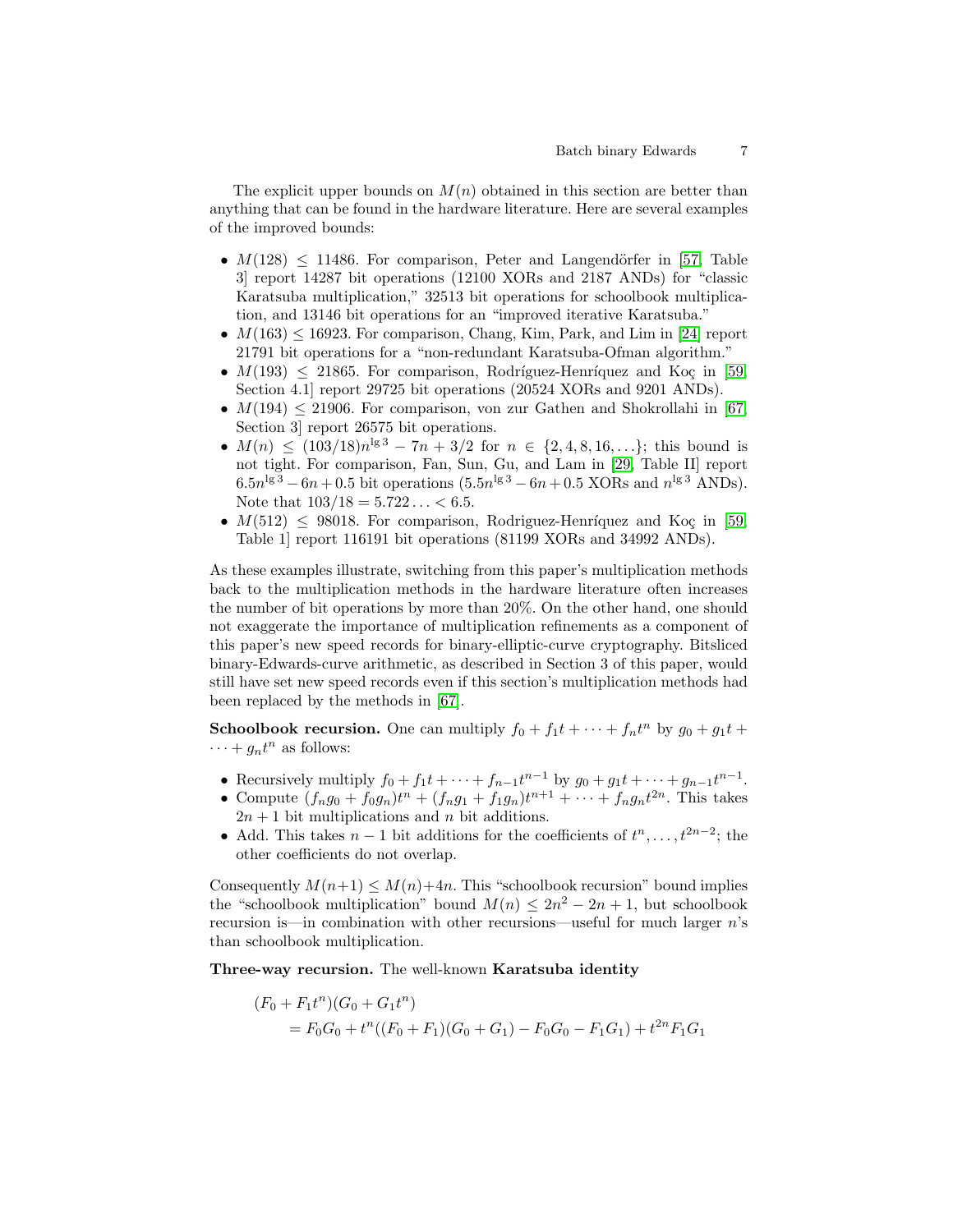shows how to multiply 2*n*-bit polynomials  $F_0 + F_1 t^n$ ,  $G_0 + G_1 t^n$  using three multiplications of  $n$ -bit polynomials and a small amount of overhead. What actually appeared as "Theorem 2 (Karatsuba)" in the original Karatsuba–Ofman paper [\[45\]](#page-17-10) was an integer analogue of the squaring case of the equivalent identity

<span id="page-7-0"></span>
$$
(F_0 + F_1t^n)(G_0 + G_1t^n)
$$
  
=  $(1 - t^n)F_0G_0 + t^n(F_0 + F_1)(G_0 + G_1) + (t^{2n} - t^n)F_1G_1.$ 

<span id="page-7-1"></span>Either identity easily leads to the bound  $M(2n) \leq 3M(n) + 8n-4$  appearing in, e.g., [\[67,](#page-17-16) Section 2]. The  $8n - 4$  arises as a sum of three components: 2n for the additions in  $F_0 + F_1$  and  $G_0 + G_1$ , another  $4n - 2$  to subtract  $F_0G_0$  and  $F_1G_1$ from  $(F_0 + F_1)(G_0 + G_1)$ , and another  $2n - 2$  to handle the overlaps between  $F_0G_0, t^n \cdots$ , and  $t^{2n}F_1G_1$ .

Much less well known is that the constant 8 here can be improved to 7: specifically,  $M(2n) \leq 3M(n) + 7n - 3$ . What follows is one way to understand the improvement.

A generic quadratic polynomial  $H = H_0 + H_1x + H_2x^2$  can be reconstructed from  $H(0) = H_0$ ,  $H(1) = H_0 + H_1 + H_2$ , and  $H(\infty) = H_2$  by the projective Lagrange interpolation formula  $H = (1 - x)H(0) + xH(1) + x(x - 1)H(\infty)$ . Factoring out  $1 - x$  produces the slightly simpler formula

$$
H = (1 - x)(H(0) - xH(\infty)) + xH(1).
$$

In particular, if H is the product of two generic linear polynomials  $F = F_0 + F_1x$ and  $G = G_0 + G_1x$ , then  $H(0) = F(0)G(0) = F_0G_0$ ,  $H(1) = F(1)G(1) =$  $(F_0+F_1)(G_0+G_1)$ , and  $H(\infty) = F(\infty)G(\infty) = F_1G_1$ , so  $(F_0+F_1x)(G_0+G_1x) =$  $(1-x)(F_0G_0 - xF_1G_1) + x(F_0 + F_1)(G_0 + G_1)$ . Substitute  $x = t^n$  to obtain the refined Karatsuba identity

$$
(F_0 + F_1 t^n)(G_0 + G_1 t^n) = (1 - t^n)(F_0 G_0 - t^n F_1 G_1) + t^n (F_0 + F_1)(G_0 + G_1).
$$

For comparison, rewriting the projective Lagrange interpolation formula as  $H =$  $H(0) + x(H(1) - H(0) - H(\infty)) + x^2 H(\infty)$  leads to the original Karatsuba identity.

Say  $F_0, G_0$  are *n*-bit polynomials in  $\mathbf{F}_2[t]$  and  $F_1, G_1$  are *k*-bit polynomials in  $\mathbf{F}_2[t]$ . Here is a cost analysis of the refined Karatsuba identity as a method of computing the product of  $F_0 + F_1 t^n$  and  $G_0 + G_1 t^n$ :

- Cost  $M(n)$ : Multiply  $F_0$  by  $G_0$ .
- Cost  $M(k)$ : Multiply  $F_1$  by  $G_1$ .
- Cost k, assuming  $k \leq n$ : Add  $F_0$  to  $F_1$ .
- Cost k: Add  $G_0$  to  $G_1$ .
- Cost  $M(n)$ : Multiply  $F_0 + F_1$  by  $G_0 + G_1$ .
- Cost  $n-1$ , assuming  $k \geq n/2$ : Subtract  $t^n F_1 G_1$  from  $F_0 G_0$ .
- Cost  $2k 1$ : Subtract  $t^n(F_0G_0 t^nF_1G_1)$  from  $F_0G_0 t^nF_1G_1$ .
- Cost  $2n 1$ : Add  $t^n(F_0 + F_1)(G_0 + G_1)$ .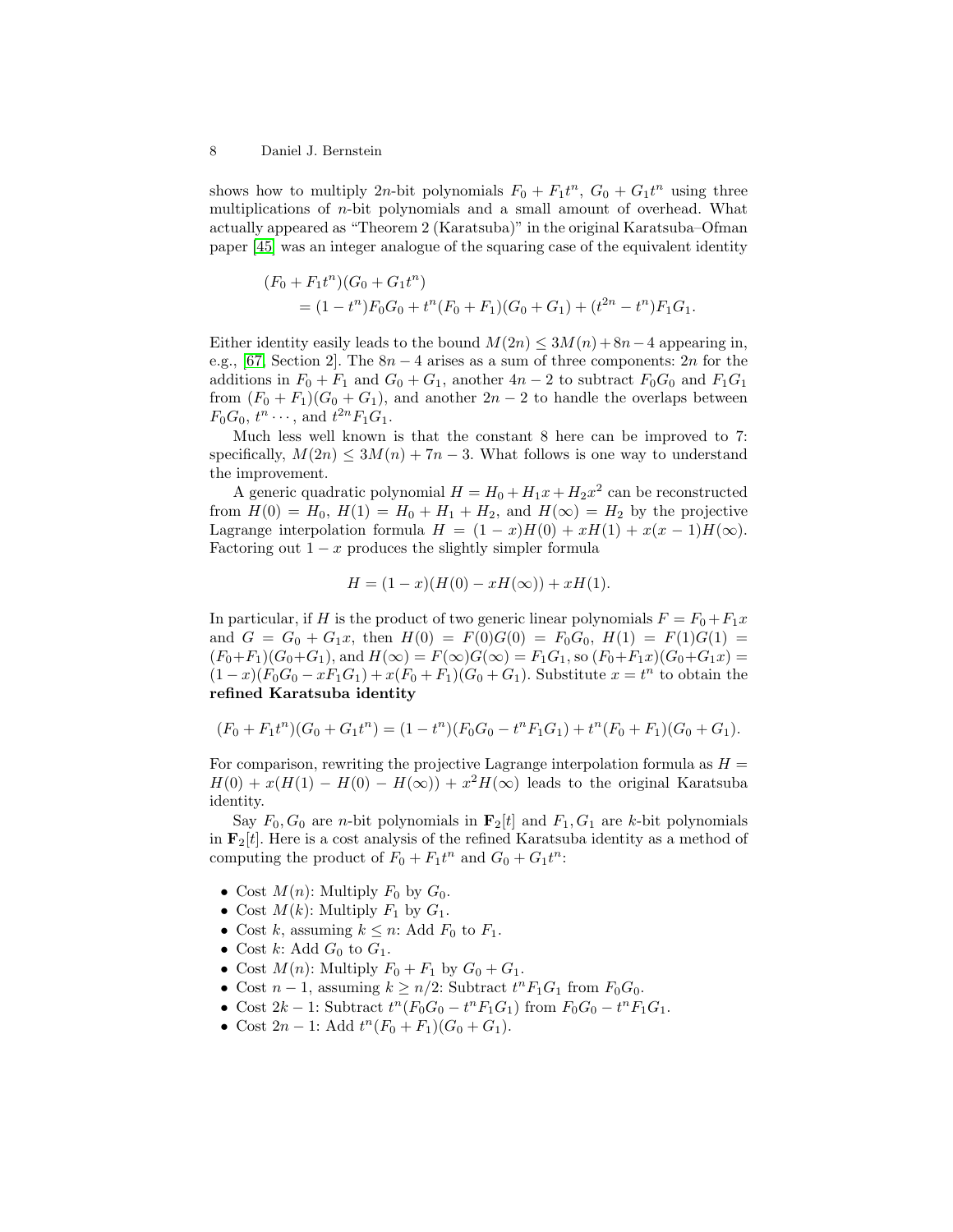Consequently  $M(n+k) \leq 2M(n) + M(k) + 4k + 3n - 3$  if  $n/2 \leq k \leq n$ .

Notice that this computation does not follow the traditional structure of first computing the coefficients  $H_0, H_1, H_2$  and then computing  $H(t^n) = H_0 + H_1 t^n +$  $H_2t^{2n}$ . In particular, the middle coefficient  $H_1 = (F_0 + F_1)(G_0 + G_1) - F_0G_0$  $F_1G_1$  is not an intermediate result in this computation.

I posted the  $M(2n) \leq 3M(n) + 7n - 3$  bound (and the resulting  $M(n) \leq$  $(103/18)n^{\lg 3} - 7n + 3/2$  bound for  $n \in \{2, 4, 8, ...\}$  in [\[11,](#page-16-15) page 7] in 2000, but I am formally announcing the idea here for the first time. The simplified-Lagrange-interpolation explanation has not appeared anywhere, even informally, and is reused below for improvements in five-way recursion.

Five-way recursion. A generic quartic polynomial  $H = H_0 + H_1x + H_2x^2 +$  $H_3x^3 + H_4x^4$  over  $\mathbf{F}_2$  can be reconstructed from the values  $H(0), H(1), H(t)$ ,  $H(t + 1)$ ,  $H(\infty)$  by the projective Lagrange interpolation formula

<span id="page-8-0"></span>
$$
H = H(0) \frac{(x+1)(x+t)(x+t+1)}{t(t+1)} + H(1) \frac{x(x+t)(x+t+1)}{(1+t)t}
$$
  
+ 
$$
H(t) \frac{x(x+1)(x+t+1)}{t(t+1)} + H(t+1) \frac{x(x+1)(x+t)}{(t+1)t}
$$
  
+ 
$$
H(\infty)x(x+1)(x+t)(x+t+1).
$$

Easy manual simplification produces the (perhaps not optimal) formula

$$
H = U + H(\infty)(x^4 + x) + \frac{(U + V + H(\infty)(t^4 + t))(x^2 + x)}{t^2 + t}
$$

where  $U = H(0) + (H(0) + H(1))x$  and  $V = H(t) + (H(t) + H(t+1))(x+t)$ . This formula, in turn, leads to the following new algorithm to compute the product of  $F_0 + F_1t^n + F_2t^{2n}$  and  $G_0 + G_1t^n + G_2t^{2n}$ , where  $F_0, F_1, G_0, G_1$  are *n*-bit polynomials and  $F_2, G_2$  are k-bit polynomials:

- Cost  $M(n)$ : Compute  $H(0) = F_0 G_0$ .
- Cost  $M(k)$ : Compute  $H(\infty) = F_2G_2$ .
- Cost  $n + k$ , assuming  $k \leq n$ : Compute  $F_0 + F_1 + F_2$ .
- Cost  $n + k$ : Compute  $G_0 + G_1 + G_2$ .
- Cost  $M(n)$ : Compute  $H(1) = (F_0 + F_1 + F_2)(G_0 + G_1 + G_2)$ .
- Cost  $n-1$ , or k if  $k \leq n-1$ : Compute  $F_1t + F_2t^2$
- Cost  $n-1$ , or k if  $k \leq n-1$ : Compute  $G_1t + G_2t^2$ .
- Cost  $n-1$ : Compute  $F_0 + (F_1t + F_2t^2)$ .
- Cost  $n-1$ : Compute  $G_0 + (G_1t + G_2t^2)$ .
- Cost  $M(n+2)$ , or  $M(n+1)$  if  $k \leq n-1$ : Compute  $H(t)$ , the product of  $F_0 + (F_1t + F_2t^2)$  and  $G_0 + (G_1t + G_2t^2)$ .

.

- Cost  $n-1$ : Compute  $(F_0 + F_1 + F_2) + (F_1t + F_2t^2)$ .
- Cost  $n-1$ : Compute  $(G_0 + G_1 + G_2) + (G_1t + G_2t^2)$ .
- Cost  $M(n+2)$ , or  $M(n+1)$  if  $k \leq n-1$ : Compute  $H(t+1)$ , the product of  $(F_0 + F_1 + F_2) + (F_1t + F_2t^2)$  and  $(G_0 + G_1 + G_2) + (G_1t + G_2t^2)$ .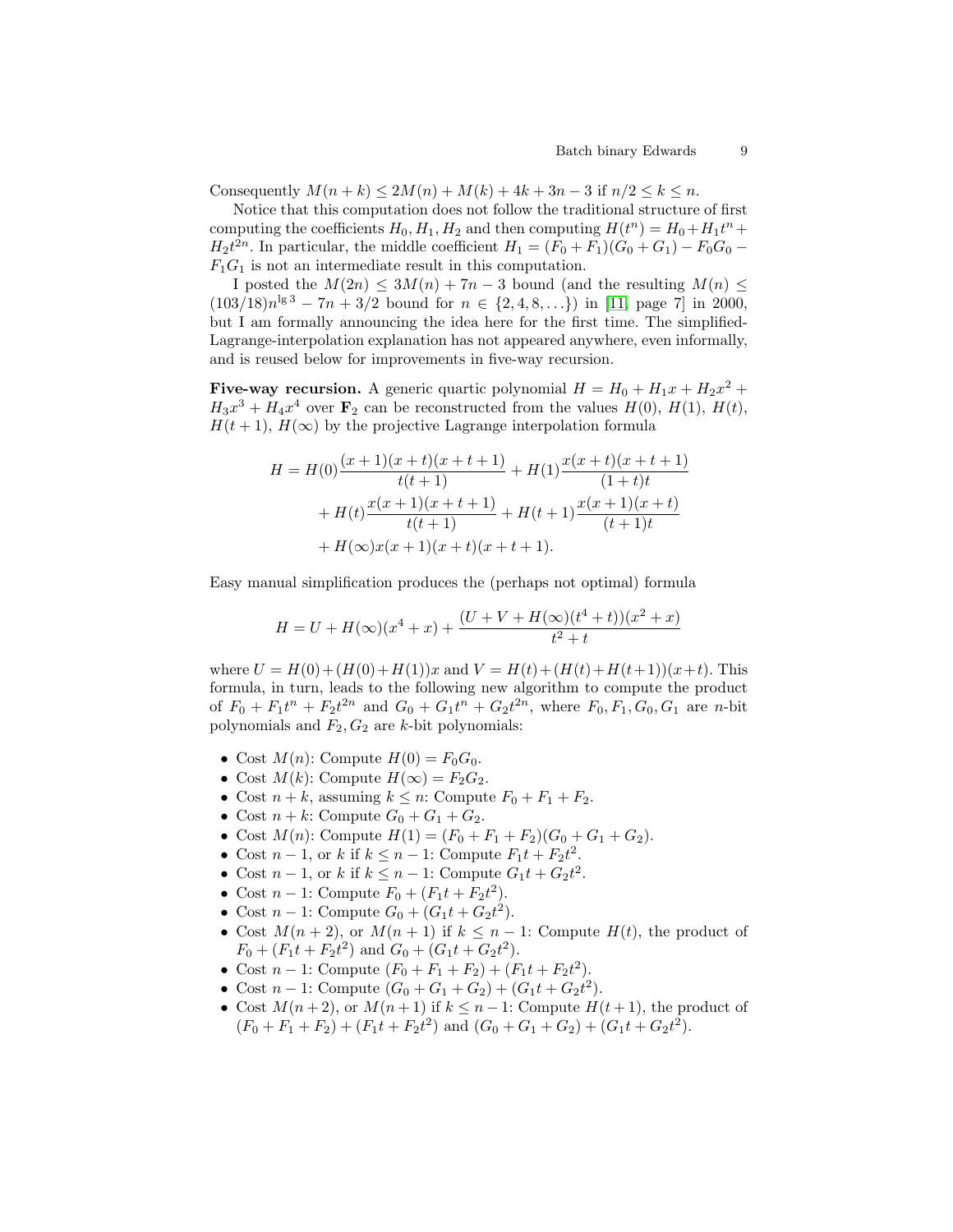- 10 Daniel J. Bernstein
	- Cost  $2n + 1$ : Compute  $H(t) + H(t+1)$ . The coefficients of  $t^{2n+2}$  and  $t^{2n+1}$ in  $H(t+1)$  are the same as the coefficients of  $t^{2n+2}$  and  $t^{2n+1}$  in  $H(t)$ , so this sum has degree at most  $2n$ . (For the same reason, some work could have been saved in the computation of  $H(t + 1)$ .
	- Cost  $3n + 4$ , or  $3n + 2$  if  $k \leq n 1$ : Compute  $V = H(t) + (H(t) + H(t +$ 1)) $(t^n + t)$ . Note that deg  $V \leq 3n$ .
	- Cost  $3n-2$ : Compute  $U = H(0) + (H(0) + H(1))t^n$ . Note that deg  $U \leq 3n-2$ .
	- Cost  $4k + 3n 3$ , assuming  $n \geq 2$ : Compute  $W = U + V + H(\infty)(t^4 + t)$ . Note that deg  $W \leq 3n$ .
	- Cost  $3n-2$ : Compute  $W/(t^2+t)$ . This division is exact:  $W/(t^2+t) \in \mathbf{F}_2[t]$ . (For the same reason, some work could have been skipped in the computation of  $W$ .)
	- Cost  $5n + 2k 4$ : Compute  $H(\infty)(t^{4n} + t^n) + (W/(t^2 + t))(t^{2n} + t^n) + U$ .

Consequently  $M(3n) \leq 3M(n)+2M(n+2)+35n-12$  if  $n \geq 2$ , and  $M(2n+k) \leq$  $2M(n) + M(k) + 2M(n+1) + 25n + 10k - 12$  if  $1 \le k \le n - 1$ .

<span id="page-9-2"></span><span id="page-9-1"></span><span id="page-9-0"></span>The previous state of the art, building on ideas by Zimmermann and Quercia, Weimerskirch and Paar [\[68\]](#page-17-17), and Montgomery [\[53\]](#page-17-18), was an algorithm by Bodrato in [\[19\]](#page-16-16) to compute  $H_0, H_1, H_2, H_3, H_4$  given  $H(0), H(1), H(t), H(t+1), H(\infty)$ using 9 additions, one multiplication by  $t^3 + 1$ , one division by t, one division by  $t+1$ , and one division by  $t^2+t$ . The total overhead was about 38n operations: 10n to compute  $F(0)$ ,  $F(1)$ ,  $F(t)$ ,  $F(t+1)$ ,  $F(\infty)$  and  $G(0)$ ,  $G(1)$ ,  $G(t)$ ,  $G(t+1)$ ,  $G(\infty)$ ; 24n for Bodrato's computation of  $H_0, H_1, H_2, H_3, H_4$ ; and 4n to reconstruct H from  $H_0, H_1, H_2, H_3, H_4$ . The separate coefficients  $H_0, H_1, H_2, H_3, H_4$  turn out to be a distraction, as in the Karatsuba case; this section does better by constructing  $H$  directly, exploiting the polynomial structure visible in the projective Lagrange interpolation formula.

Two-level seven-way recursion. Consider the problem of multiplying two degree-3 polynomials. Apply the refined Karatsuba identity three times, factor out  $1 - x$ , and substitute  $x = t^n$ , to obtain the identity

$$
(F_0 + F_1t^n + F_2t^{2n} + F_3t^{3n})(G_0 + G_1t^n + G_2t^{2n} + G_3t^{3n})
$$
  
=  $(1 - t^{2n})((1 - t^n)(F_0G_0 - t^nF_1G_1 - t^{2n}F_2G_2 + t^{3n}F_3G_3)$   
+  $t^n(F_0 + F_1)(G_0 + G_1) - t^{3n}(F_2 + F_3)(G_2 + G_3))$   
+  $t^{2n}(F_0 + F_2 + (F_1 + F_3)t^n)(G_0 + G_2 + (G_1 + G_3)t^n).$ 

Cost evaluation for polynomials with  $3n + k$  coefficients, assuming  $k \geq n/2$ :

- Cost  $M(n)$ : Multiply  $F_0$  by  $G_0$ .
- Cost  $M(n)$ : Multiply  $F_1$  by  $G_1$ .
- Cost  $M(n)$ : Multiply  $F_2$  by  $G_2$ .
- Cost  $M(k)$ : Multiply  $F_3$  by  $G_3$ .
- Cost  $3n-3$ : Compute  $U = F_0G_0 t^nF_1G_1 t^{2n}F_2G_2 + t^{3n}F_3G_3$ .
- Cost  $2n + 2k 1$ : Compute  $(1 t^n)U$ .
- Cost  $2n + M(n)$ : Multiply  $F_0 + F_1$  by  $G_0 + G_1$ .
- Cost  $2k + M(n)$ : Multiply  $F_2 + F_3$  by  $G_2 + G_3$ .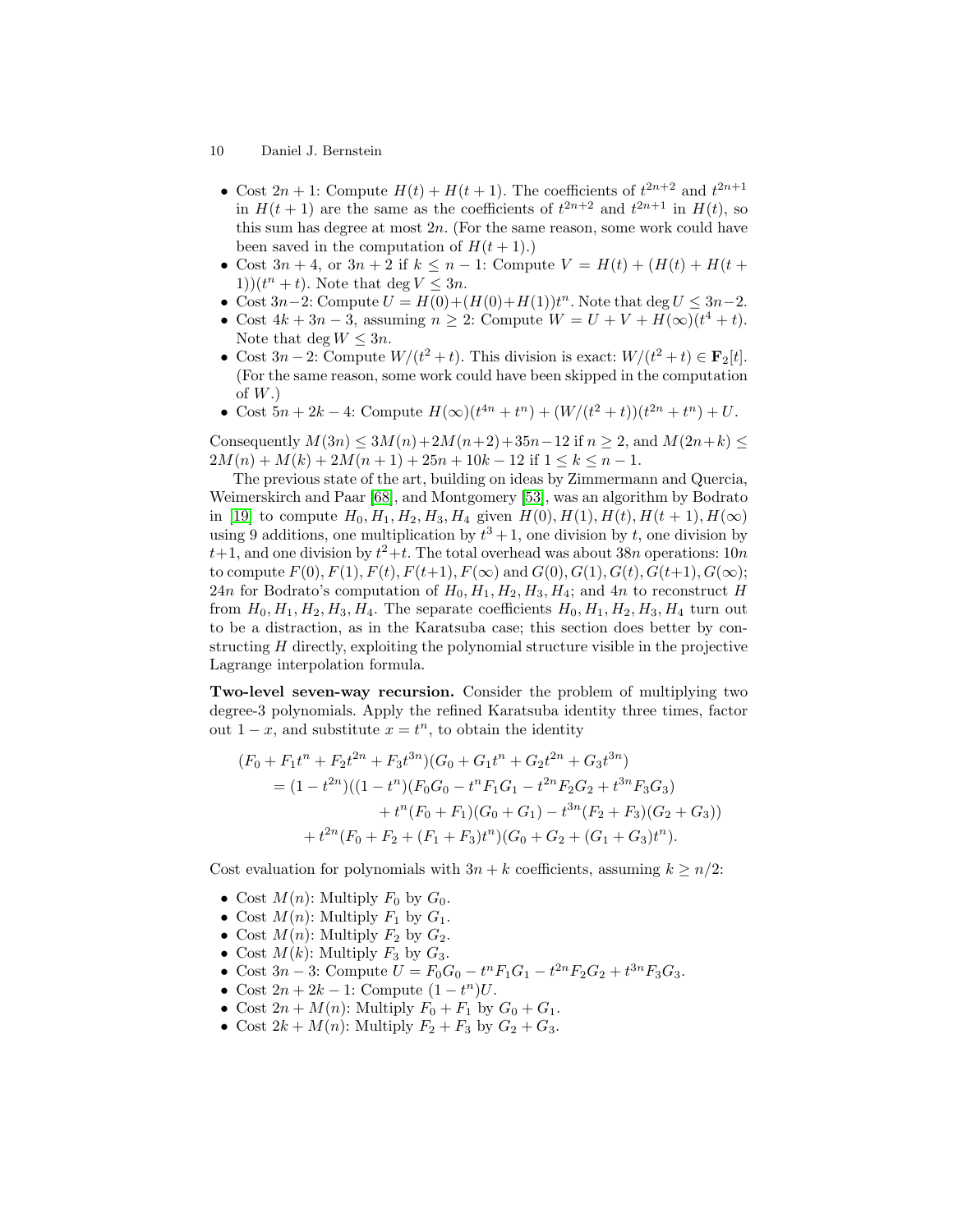- Cost  $4n-2$ : Compute  $V = (1-t^n)U + t^n(F_0 + F_1)(G_0 + G_1) t^{3n}(F_2 +$  $F_3$ )( $G_2 + G_3$ ).
- Cost  $2n+2k+M(2n)$ : Multiply  $F_0+F_2+(F_1+F_3)t^n$  by  $G_0+G_2+(G_1+G_3)t^n$ .
- Cost  $6n + 2k 2$ : Compute  $(1 t^{2n})V + t^{2n}(F_0 + F_2 + (F_1 + F_3)t^n)(G_0 +$  $G_2 + (G_1 + G_3)t^n$ ).

Hence  $M(3n+k) \leq M(2n) + 5M(n) + M(k) + 19n + 8k - 8$  if  $n/2 \leq k \leq n$ . For example,  $M(4n) \leq M(2n) + 6M(n) + 27n - 8$ . This is  $n-1$  smaller than what would have been obtained by straightforwardly applying the refined Karatsuba identity without factoring out  $1 - x$ .

**Optimization.** One can build a table of upper bounds on  $M(1), \ldots, M(n)$  by recursively building a table of upper bounds on  $M(1), \ldots, M(n-1)$  and then mechanically checking what the inequalities in this section say about  $M(n)$ . This computation reaches  $M(251)$  in negligible time. One can slightly improve many of the upper bounds by mechanically removing redundant computations (such as the equal top coefficients of  $H(t)$  and  $H(t + 1)$  in five-way recursion) from straight-line multiplication code.

My web page <http://binary.cr.yp.to/m.html> presents a table of upper bounds on  $M(1), \ldots, M(1000)$  obtained in this way. Each upper bound is accompanied by straight-line multiplication code that has been computer-verified to multiply correctly and to use exactly the specified number of bit operations.

Often an input to one multiplication is reused in a subsequent multiplication; for example,  $w_1$  in Section 3 participates in many multiplications. One can save time by caching evaluations of that input, such as  $F_0 + F_1$  above. To properly optimize this reuse one should define, e.g.,  $M_2(n)$  as the cost of multiplying a single *n*-bit input by two *n*-bit inputs (serially), and then optimize  $M_2(n)$ analogously to  $M(n)$ .

The reader is cautioned that there are many more multiplication methods in the literature: for example, more Toom variants, FFTs, etc. Analyzing, refining, and combining these methods would improve the bounds on  $M(n)$  for many integers n, perhaps including  $n = 251$ . Most of the relevant methods are surveyed in [\[22\]](#page-16-5) but have not yet been optimized for bit operations.

### <span id="page-10-2"></span>3 Elliptic-curve scalar multiplication

This section reviews binary Edwards curves; discusses this paper's selection of a particular binary Edwards curve; and analyzes the speed of computation of scalar multiples on that curve.

Review of binary Edwards curves. A binary Edwards curve over a binary finite field k is a curve of the form  $d_1(x + y) + d_2(x^2 + y^2) = (x + x^2)(y + y^2)$ where  $d_1 \in k - \{0\}$  and  $d_2 \in k - \{d_1^2 + d_1\}$ . This curve shape was introduced by Bernstein, Lange, and Rezaeian Farashahi in [\[16\]](#page-16-11) as a characteristic-2 analogue to the curve shape introduced by Edwards in [\[28\]](#page-16-17).

<span id="page-10-3"></span><span id="page-10-1"></span><span id="page-10-0"></span>A binary Edwards curve is **complete** if  $d_2$  has trace 1, i.e., if  $d_2$  cannot be written as  $c^2 + c$  for any  $c \in k$ . The paper [\[16\]](#page-16-11) proves that every ordinary elliptic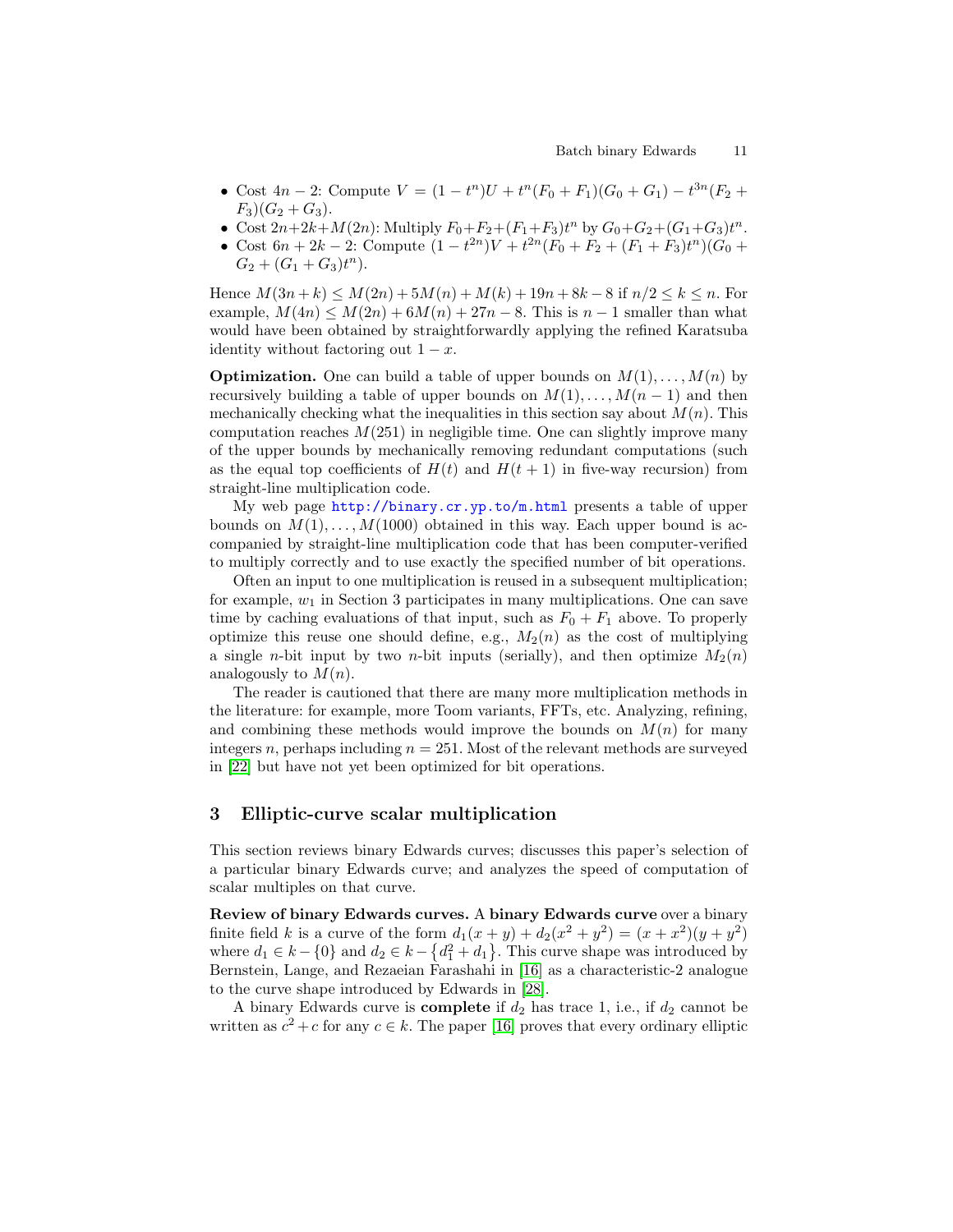curve over k is birationally equivalent over  $k$  to a complete binary Edwards curve if  $#k \geq 8$ , and that various addition formulas on the complete binary Edwards curve have no exceptional cases.

<span id="page-11-0"></span>The case  $d_1 = d_2$  allows various speedups presented in [\[16\]](#page-16-11). For example, it allows differential addition and doubling—a single step in a "Montgomery ladder"—using four squarings in k, two multiplications by  $d_1$ , and five more multiplications in  $k$ . The general case would need four squarings in  $k$ , four multiplications by parameters, and six more multiplications in  $k$ .

**The selected curve.** Define  $k = \mathbf{F}_{2^{251}} = \mathbf{F}_{2}[t]/(t^{251} + t^7 + t^4 + t^2 + 1)$ . Define  $d \in k$  as  $t^{57} + t^{54} + t^{44} + 1$ ; note that d has trace 1. Define E as the binary Edwards curve  $d(x + x^2 + y + y^2) = (x + x^2)(y + y^2)$ .

This curve is birationally equivalent to the Weierstrass curve  $v^2 + uv =$  $u^3 + (d^2 + d)u^2 + d^8$  by  $(x, y) \mapsto (u, v) = (d^3(x + y)/(xy + d(x + y)), d^3(x/(xy + y)))$  $d(x + y) + d + 1$ ). See [\[16,](#page-16-11) Section 2].

<span id="page-11-1"></span>The main task considered here is scalar multiplication  $n, P \mapsto nP$  in the group  $E(k) = \{(x, y) \in k^2 : d(x + x^2 + y + y^2) = (x + x^2)(y + y^2)\}\,$ , with neutral element  $(0, 0)$ . Note that this group does not have any points at infinity. See [\[16\]](#page-16-11) for further discussion of the group law.

<span id="page-11-2"></span>Security issues in curve selection. This curve satisfies all of the standard criteria for high-security curves:

- The curve has near-prime order. Specifically, the curve has order  $4p_1$  where  $p_1$  is the prime  $2^{249} + 17672450755679567125975931502191870417$ .
- The twist of the curve has near-prime order, specifically order  $2p_2$  where  $p_2$ is the prime  $2^{250} - 35344901511359134251951863004383740833$ .
- The primes are large enough for high security: generic discrete-logarithm algorithms use approximately  $2^{124}$  group operations on average.
- Avoiding subfields: The *j*-invariant  $1/d^8$  generates the field *k*.
- Avoiding small discriminants:  $(2^{251} + 1 4p_1)^2 2^{253}$  is divisible by the large prime  $((2^{251} + 1 - 4p_1)^2 - 2^{253})/(-83531196553759)$  exactly once.
- Avoiding pairing attacks: The multiplicative order of  $2^{251}$  modulo  $p_1$  is not small: in fact, it is  $(p_1 - 1)/2$ . The multiplicative order of  $2^{251}$  modulo  $p_2$  is not small: in fact, it is  $(p_2 - 1)/2$ .
- Avoiding the GHS attack: The extension degree 251 is a prime, so the only nontrivial subfield of k is  $\mathbf{F}_2$ . GHS genera over  $\mathbf{F}_2$  cannot be small: in fact, they are at least  $2^{49}$ , since the multiplicative order of 2 modulo 251 is 50. See [\[51\]](#page-17-19).

<span id="page-11-4"></span><span id="page-11-3"></span>The curve used in this paper was found by a search through various possibilities for d. Most choices of d fail the near-prime-order requirement, and most of the remaining choices of  $d$  fail the near-prime-twist-order requirement, but there are still many suitable possibilities. An easy computation with the Magma computer-algebra system [\[20\]](#page-16-18) located a few suitable trinomials, many suitable quadrinomials, etc. The first trinomial found was  $t^{141} + t^{28} + 1$ , the first quadrinomial found was  $t^{57} + t^{54} + t^{44} + 1$  (although  $(t^{222} + 1)(t^{21} + 1)$  is an interesting alternative), and the first pentanomial found was  $t^{23} + t^{16} + t^{15} + t + 1$ .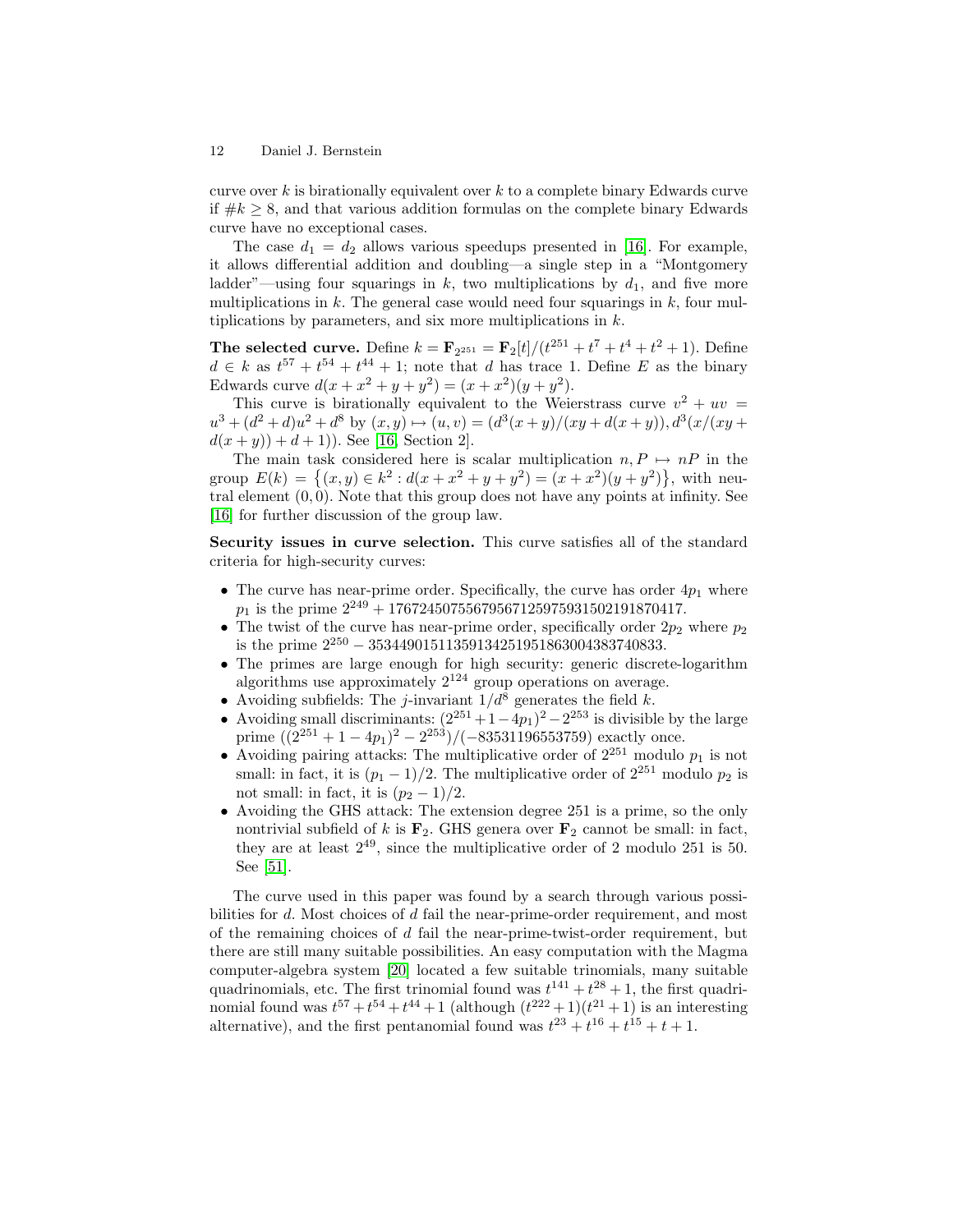Some standards omit, or weaken, some of the criteria listed above, for several reasons:

- Some of the criteria do not have known benefits. For example, subfield curves produce only a small loss of security, which can be corrected by a small increase in field size. The small-discriminant criterion is even more difficult to defend; there is no known attack that exploits small discriminants, and there are reasons to guess that randomly chosen large-discriminant curves are more dangerous than small-discriminant curves. See [\[47,](#page-17-20) Sections 11.1– 11.3].
- <span id="page-12-13"></span>• Sometimes the criteria have disadvantages. For example, some criteria have to be weakened by anyone who wants to allow curves with special algebraic structures, such as "pairing-friendly curves," "Koblitz curves," "Gallant– Lambert–Vanstone curves," and the new "Galbraith–Lin–Scott curves." See, e.g., [\[34\]](#page-16-19), [\[33\]](#page-16-1), and [\[39\]](#page-17-2).
- <span id="page-12-11"></span><span id="page-12-10"></span><span id="page-12-9"></span><span id="page-12-8"></span><span id="page-12-6"></span><span id="page-12-5"></span><span id="page-12-2"></span>• One of the criteria, twist security, has protocol-level benefits that were not visible in the traditional study of the elliptic-curve discrete-logarithm problem. Twist security has, as a result, often been neglected even in situations where it has no disadvantages. For further discussion of twist security see [\[44,](#page-17-21) Section 4], [\[21,](#page-16-20) Section 4], [\[25,](#page-16-21) Section 4.1], [\[12,](#page-16-3) Section 3], and [\[31,](#page-16-22) Section 5].

<span id="page-12-12"></span>This paper's selection of a curve meeting all the security criteria should not be interpreted as criticism of curves that meet fewer security criteria. One should expect some of those curves, when combined with the techniques in this paper, to achieve even better speeds than the speeds reported in this paper.

Speed issues in curve selection. Even within the restricted pool of curves meeting all of the security criteria discussed above, there are still considerable variations in speed. Standard practice is to focus on the highest-speed curves.

In particular, the fastest elliptic-curve-scalar-multiplication methods involve many multiplications by curve coefficients; it is standard practice to choose these coefficients to be "small." The exact definition of "small" varies but is aimed at speeding up multiplications by these coefficients. For example:

- <span id="page-12-7"></span><span id="page-12-1"></span>• Weierstrass curves: IEEE Standard P1363 chooses curves  $y^2 = x^3 - 3x + b$ to "provide the fastest arithmetic on elliptic curves"; see [\[2,](#page-16-23) Section A.9]. Chudnovsky and Chudnovsky had pointed out in [\[26\]](#page-16-24) that choosing a small coefficient a in  $y^2 = x^3 + ax + b$  saves time in elliptic-curve scalar multiplication, and that the particular choice  $a = -3$  saves even more time. NIST's standard curves were chosen by the recipe specified in IEEE Standard P1363; see [\[1,](#page-16-25) Appendix 6, Section 1.4].
- <span id="page-12-14"></span><span id="page-12-3"></span><span id="page-12-0"></span>• Montgomery curves: The curve "Curve25519" specified in [\[12\]](#page-16-3) is the curve  $y^2 = x^3 + 486662x^2 + x$  modulo  $2^{255} - 19$ . Montgomery had pointed out in [\[52\]](#page-17-6) that his fast differential-addition formulas for  $y^2 = x^3 + ax^2 + x$  involve multiplications by  $(a+2)/4$  and benefit from  $(a+2)/4$  being small.
- <span id="page-12-4"></span>• Binary Edwards curves: [\[16\]](#page-16-11) makes the analogous suggestion to choose a small parameter d for the curve  $d(x + x^2 + y + y^2) = (x + x^2)(y + y^2)$ .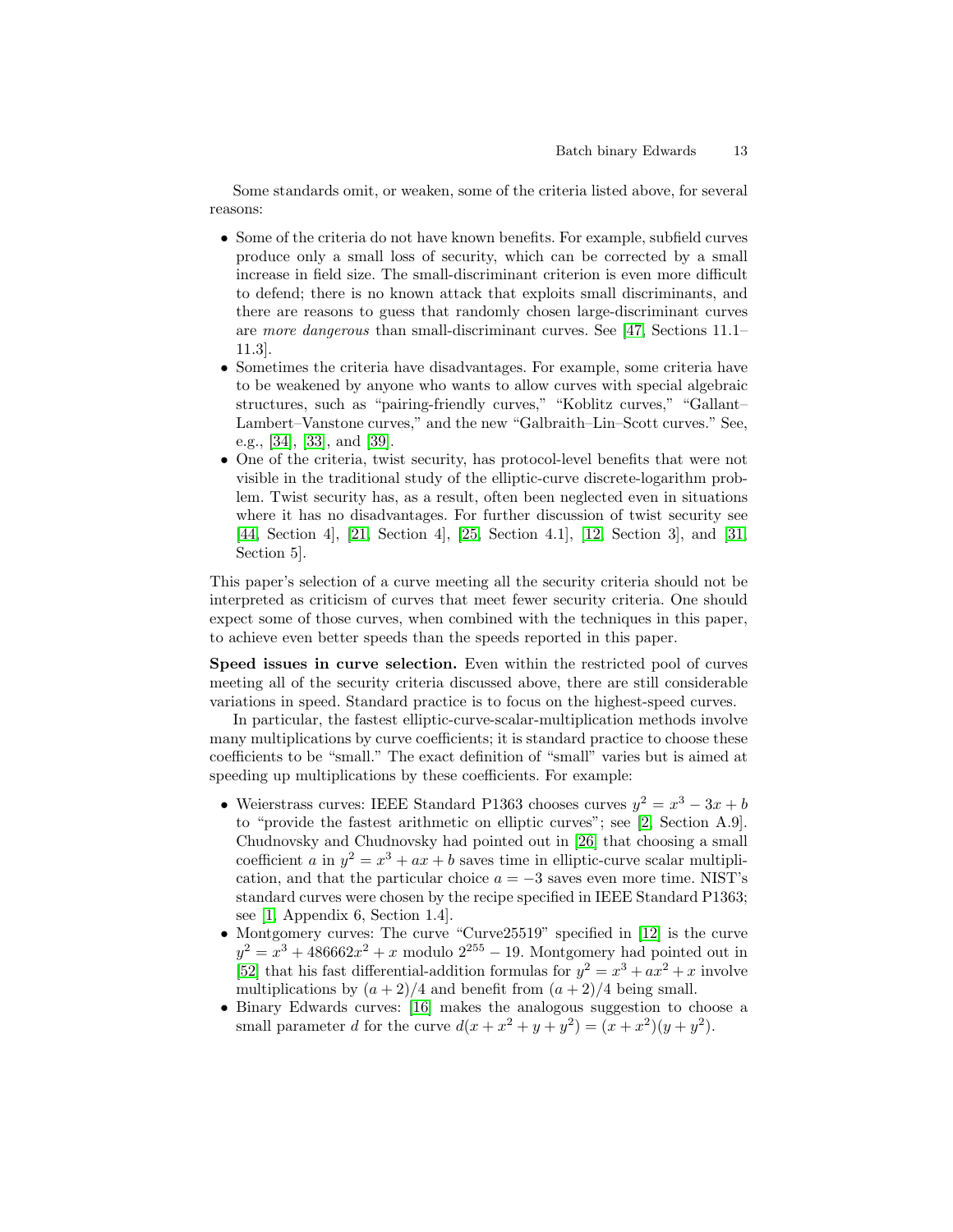This paper chooses  $d = t^{57} + t^{54} + t^{44} + 1$ , combining a small degree with a small number of terms. Multiplication of a 251-bit polynomial by the quadrinomial  $t^{57} + t^{54} + t^{44} + 1$  in  $\mathbf{F}_2[t]$  uses only  $3 \cdot 251 - 57 = 696$  bit operations, and reduction of the 308-bit product modulo  $t^{251} + t^7 + t^4 + t^2 + 1$  uses only 200 bit operations (slightly better than the obvious bound  $4 \cdot 57 = 228$  since  $t^4, t^2, 1$  are evenly spaced), for a total of just 896 bit operations to multiply by d.

Differential addition and doubling on binary Edwards curves. The following formulas are the "affine  $d_1 = d_2$ " and "mixed  $d_1 = d_2$ " formulas from [\[16,](#page-16-11) Section 7], repeated here to keep this paper self-contained.

<span id="page-13-0"></span>For each point  $P = (x, y) \in E(k)$  define  $w(P) = x + y$ . Then  $w(2P) =$  $1 + d/(d+w(P)^2 + w(P)^4)$ , and more generally  $w(Q + P) + w(Q - P) = 1 +$  $d/(d+w(P)w(Q)(1+w(P))(1+w(Q))).$  The denominators here are never zero.

The following formulas use four squarings, two multiplications by  $d$ , and five more multiplications to compute  $w(2P), w(Q + P)$  as fractions  $W_4/Z_4, W_5/Z_5$ , given  $w(P), w(Q)$  as fractions  $W_2/Z_2, W_3/Z_3$  and given  $w(Q-P)$  as an element  $w_1 \in k$ :

$$
C = W_2 \cdot (Z_2 + W_2); \qquad W_4 = C^2; \qquad Z_4 = d(Z_2^2)^2 + W_4; V = C \cdot W_3 \cdot (Z_3 + W_3); \quad Z_5 = V + d(Z_2 \cdot Z_3)^2; \quad W_5 = V + Z_5 \cdot w_1.
$$

This operation is called mixed differential addition and doubling.

<span id="page-13-1"></span>Conditional swaps. This paper uses a scalar-multiplication strategy introduced by Montgomery in [\[52,](#page-17-6) Section 10.3.1], often called the "Montgomery ladder." The most important step is conditionally swapped mixed differential addition and doubling. This means computation of  $w(2P), w(Q + P)$  as fractions  $W_4/Z_4$ ,  $W_5/Z_5$  if  $\beta = 0$ , and computation of  $w(P+Q)$ ,  $w(2Q)$  as fractions  $W_4/Z_4, W_5/Z_5$  if  $\beta = 1$ . The inputs are  $w(P), w(Q)$  as fractions  $W_2/Z_2, W_3/Z_3$ as above;  $w(Q - P)$  as an element  $w_1 \in k$  as above; and an extra bit  $\beta \in \{0, 1\}.$ 

The standard way to handle  $\beta = 1$  is to first swap  $W_2/Z_2, W_3/Z_3$ , then proceed with the original computation, and finally swap  $W_4/Z_4, W_5/Z_5$ . The first swap exactly reverses the roles of P and Q, since  $w(P-Q) = w(Q-P)$ ; the original computation therefore produces  $w(2Q), w(P+Q)$ ; and the final swap produces  $w(P+Q), w(2Q)$  as desired.

The standard way to swap  $W_2$  and  $W_3$  conditionally on  $\beta$  without branching is to replace  $(W_2, W_3)$  by  $(W_2+\beta(W_3-W_2), W_3-\beta(W_3-W_2))$ . Similar comments apply to  $(Z_2, Z_3)$ ,  $(W_4, W_5)$ , and  $(Z_4, Z_5)$ .

**Scalar multiplication.** The last step in scalar multiplication computes  $w(nP)$ ,  $w(nP + P)$  as fractions, starting from  $w(|n/2|P)$ ,  $w(|n/2|P + P)$  as fractions and  $w(P)$  as an element of k. This is an example of conditionally swapped mixed differential addition and doubling, where  $\beta$  is the bottom bit of n.

The previous step produces  $w(|n/2|P)$ ,  $w(|n/2|P + P)$  as fractions starting from  $w(\lfloor n/4\rfloor P), w(\lfloor n/4\rfloor P + P)$  as fractions and  $w(P)$  as an element of k. This is the same computation, except that n is replaced by  $\lfloor n/2 \rfloor$ ; i.e.,  $\beta$  is the second bit of  $n$ . The conditional swap at the end of this step is followed immediately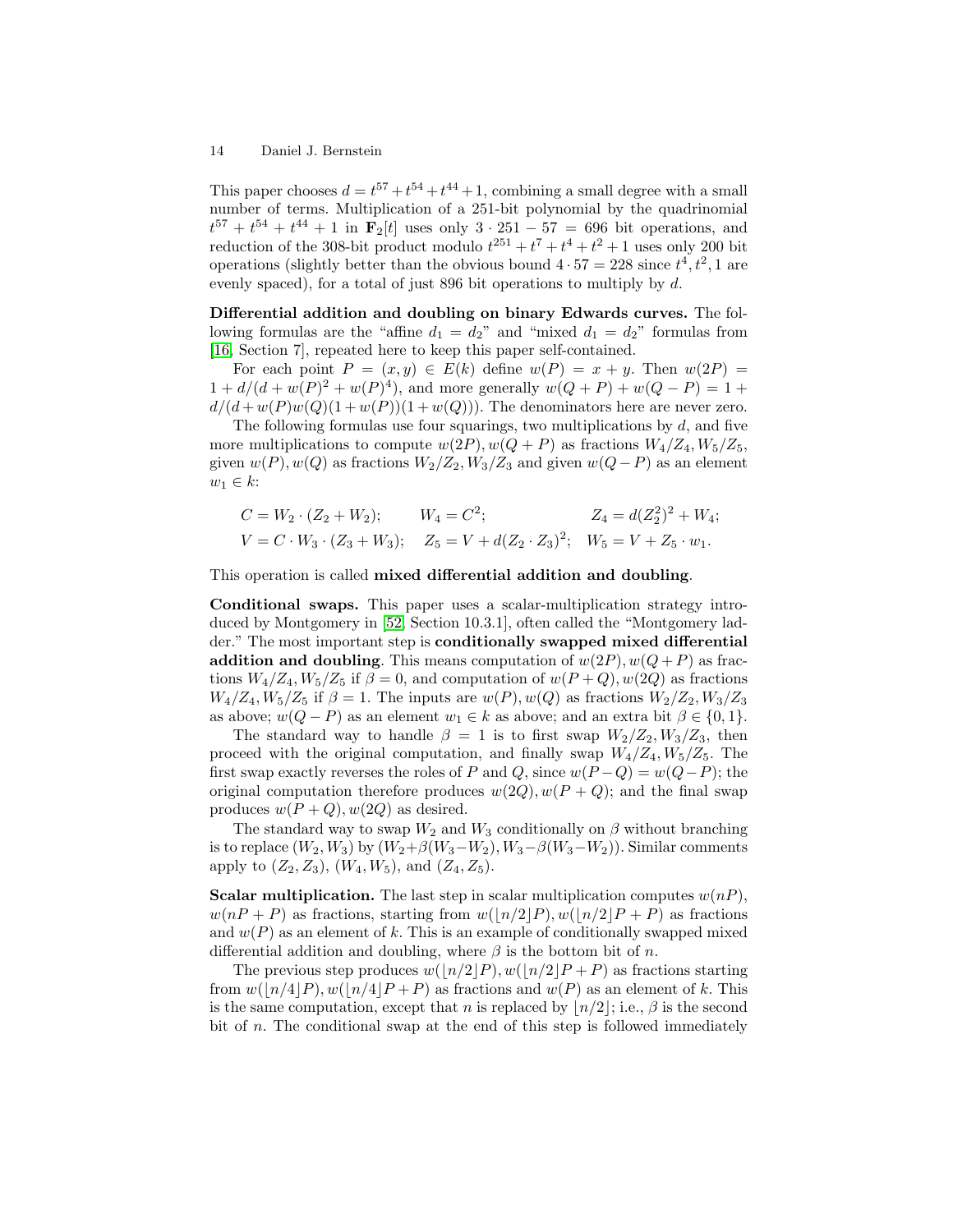by, and can be profitably merged with, the conditional swap at the beginning of the next step.

Similar comments apply to earlier steps. If the target scalar  $n$  is known to be between 0 and  $2<sup>b</sup> - 1$  then one can use a sequence of b steps. The first step produces  $w(|n/2^{b-1}|P)$ ,  $w(|n/2^{b-1}|P+P)$  from  $w(|n/2^b|P)$ ,  $w(|n/2^b|P+P)$ ; i.e., from  $0, w(P)$ .

To summarize: Given  $w(P) \in k$  and a b-bit scalar n, this scalar-multiplication method uses b conditionally swapped mixed differential additions and doublings to produce  $(W, Z)$  such that  $W/Z = w(nP)$ . The 2b conditional swaps can be merged into just  $b + 1$  conditional swaps.

**Postprocessing.** One can divide W by Z, obtaining  $w(nP) \in k$ , by computing  $WZ^{2^{251}-2}$  with (e.g.) 250 squarings and 11 more multiplications. The multiplications produce  $Z^3$ ,  $Z^7$ ,  $Z^{2^6-1}$ ,  $Z^{2^{12}-1}$ ,  $Z^{2^{24}-1}$ ,  $Z^{2^{25}-1}$ ,  $Z^{2^{50}-1}$ ,  $Z^{2^{100}-1}$ ,  $Z^{2^{125}-1}$ ,  $Z^{2^{250}-1}$ , and  $WZ^{2^{251}-2}$ .

<span id="page-14-0"></span>A small extra computation shown in [\[16,](#page-16-11) Section 7], using the  $x$  and  $y$  coordinates of P separately, would produce the x and y coordinates of  $nP$  separately; but the w coordinate is adequate for elliptic-curve Diffie–Hellman. One can also check directly that w corresponds to a curve point by checking that  $d/(w+w^2)$ has trace 0 and that  $w + w^2$  times the half-trace of  $d/(w + w^2)$  has trace 0. These computations are much faster than scalar multiplication and are not discussed further in this paper.

<span id="page-14-2"></span><span id="page-14-1"></span>Instead of inverting Z at the end of the computation one can use affine coordinates, eliminating some multiplications at the cost of an inversion in each step. Inversions are well known to benefit from batching, thanks to "Montgomery's trick" from [\[52,](#page-17-6) page 260]. However, each inversion still costs slightly more than 3 multiplications, wiping out most if not all of the gain. Montgomery in [\[52,](#page-17-6) page 261] compared batched affine coordinates to projective coordinates in the non-binary case and reported negligible performance differences. One should not expect affine coordinates to provide large savings in the binary case.

Performance: bit operations. A 251-bit single-scalar multiplication as described here involves 44679665 bit operations; this number has been computerverified. The main cost is 43011084 bit operations for 1266 field multiplications (1255 in the main loop and 11 in the final division). Each multiplication uses 33974 bit operations: 33096 bit operations for 251-bit multiplication in  $\mathbf{F}_2[t]$ , and 878 bit operations to reduce the 501-bit product modulo  $t^{251} + t^7 + t^4 + t^2 + 1$ . The other costs are as follows:

- 397518 bit operations for 1254 squarings (1004 in the main loop and 250 in the final division), each using 317 bit operations;
- 449792 bit operations for 502 multiplications by  $d$ , each using 896 bit operations;
- 315005 bit operations for 1255 additions, each using 251 bit operations; and
- 506266 bit operations for 1004 conditional swaps, which at the cost of 250 bit operations are merged into 504 conditional swaps, each costing 1004 bit operations.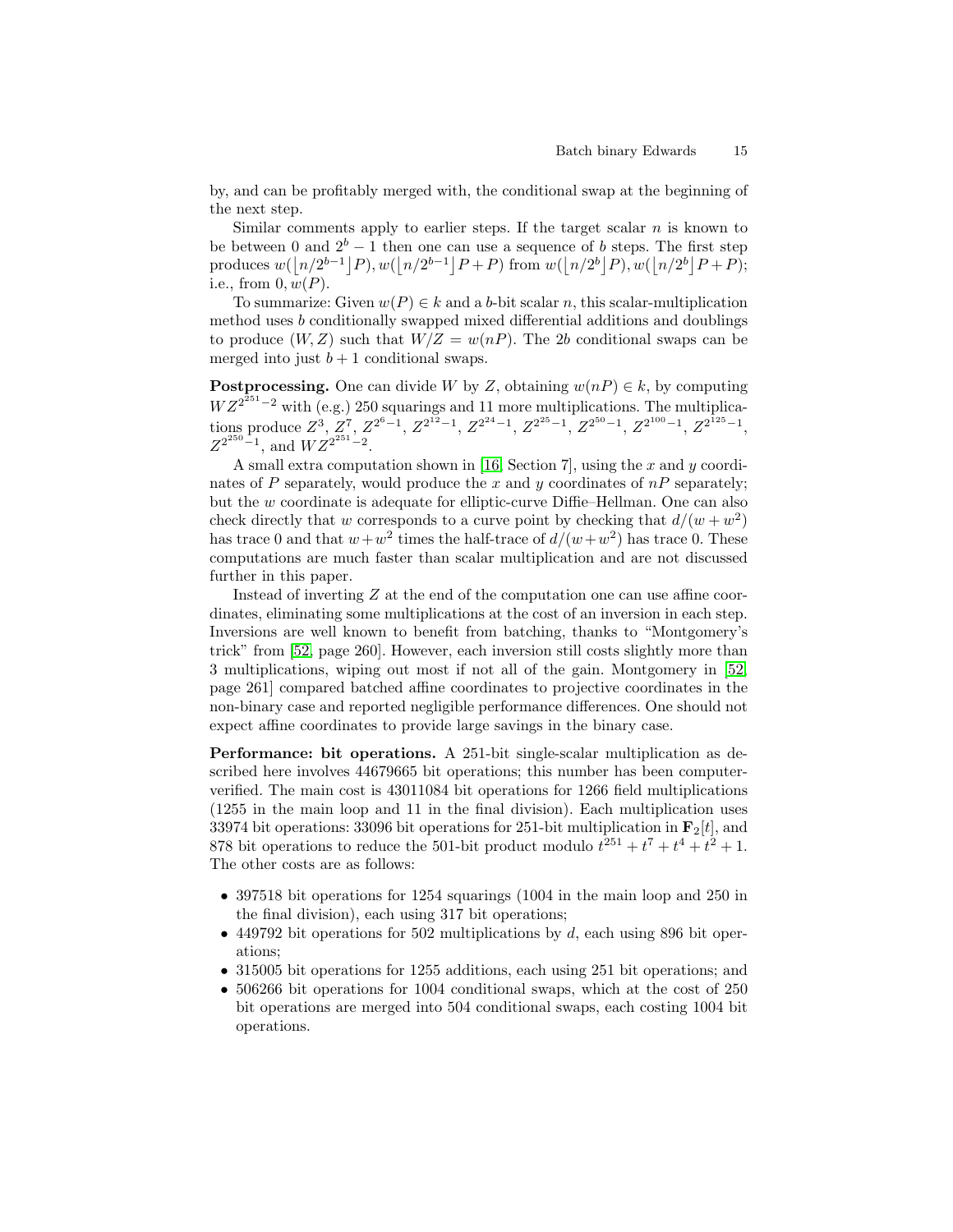In some protocols the 251-bit scalar is always a multiple of 4, allowing slight speedups. In other protocols a 249-bit scalar is adequate, allowing slight further speedups.

**Performance: cycles.** The BBE251 software reads a batch of scalars  $n_1, \ldots, n_{128}$ and a batch of curve points  $P_1, \ldots, P_{128}$  and computes a batch of multiples  $n_1P_1, \ldots, n_{128}P_{128}$ . Each scalar is represented as a 32-byte string in little-endian form. Each curve point is represented as a field element  $w$  as described in the previous section;  $w$  is, in turn, represented as a 32-byte string.

One might think that writing fast software for this computation on a Core 2 CPU is a simple matter of generating code for the bit operations described in this paper, replacing XORs and ANDs with a C compiler's intrinsic \_mm\_xor\_si128 and \_mm\_and\_si128 operations on 128-bit vectors. A single core of the CPU can carry out three of the corresponding PXOR and PAND instructions per cycle, so 44 million bit operations should be completed in about 15 million cycles—under 120000 cycles per input. Transposing the n's and P's into bitsliced form, and transposing the results out of bitsliced form, takes negligible time.

There is, however, a critical bottleneck in any straightforward implementation: namely, load throughput. In one cycle the CPU can carry out three operations on six vectors in registers; but loading those six vectors from memory into registers costs six cycles—the Core 2 performs only one load in each cycle. The results of the three operations are ready to be used for further operations in the next cycle, so one can imagine loading (e.g.) 56 input vectors for a 28-bit multiplication, carrying out all 956 bit operations for the multiplication, and then storing the final outputs; but the Core 2 has only 16 128-bit vector registers.

Recursive multiplication methods such as Karatsuba's method might seem to be ideal for reducing loads and stores, since they split larger multiplication problems into smaller multiplication problems that fit into registers. However, the first step in decomposing a  $2n$ -bit multiplication into n-bit multiplications is to add 2n vectors to another 2n vectors—and the  $2n/3$  cycles for these additions are swamped by 4n cycles for loads. Similar comments apply to the recombination of  $(2n - 1)$ -bit products into a  $(4n - 1)$ -bit product.

Further contributing to the memory pressure is the fact that the Core 2's vector instructions are two-operand instructions such as "replace a with  $a + b$ ," not three-operand instructions such as "replace c with  $a + b$ ." Copying a to c, in situations where  $a$  and  $b$  need to be reused, takes away one of the three XOR/AND slots available in a cycle. Copying a to c via memory uses an extra load.

BBE251 takes several measures to reduce the number of loads and stores. Most importantly, it merges decompositions and recombinations across multiple layers of recursion, reusing sums while they are still in registers. As a simple example, adding  $(a_0, \ldots, a_{2n-1})$  to  $(a_{2n}, \ldots, a_{4n-1})$  takes 4n loads and 2n additions; subsequently adding  $(a_0, \ldots, a_{n-1})$  to  $(a_n, \ldots, a_{2n-1})$ , adding  $(a_{2n}, \ldots, a_{3n-1})$  to  $(a_{3n}, \ldots, a_{4n-1}),$  and adding  $(a_0+a_{2n}, \ldots, a_{n-1}+a_{3n-1})$  to  $(a_n+a_{3n}, \ldots, a_{2n-1}+a_{3n-1})$  $a_{4n-1}$ ) would take 6n loads and 3n additions; but performing all of these operations together reduces the 10n loads to 4n loads and 2n copies.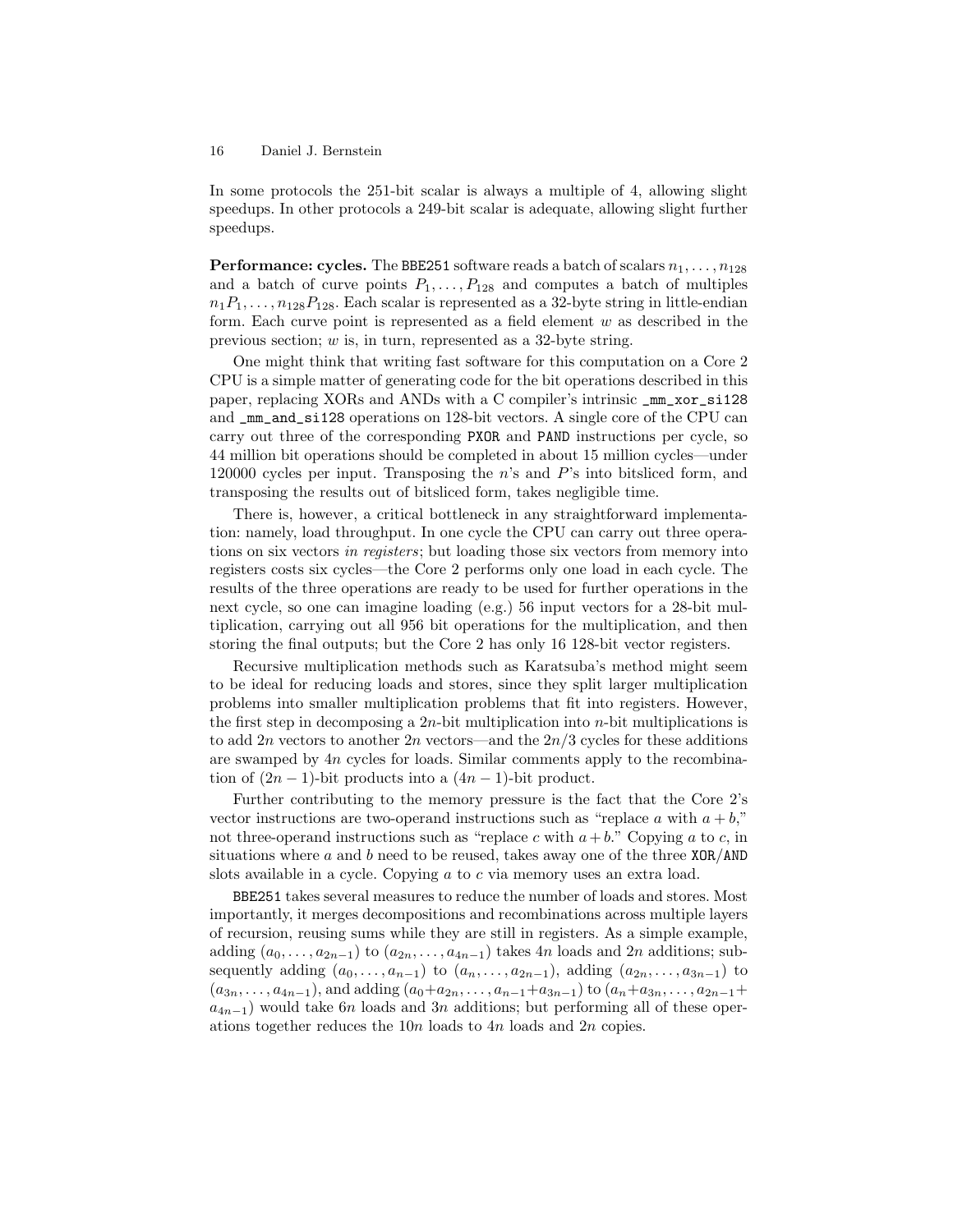The current version of BBE251 merges most operations across two levels of recursion, and takes fewer than 44 million cycles, although still many more than the target of 15 million. It is not yet clear how close the correlations are between optimized bit-operation counts and optimized cycle counts, but it is clear that schoolbook multiplication could not have been competitive with BBE251. Largerscale load/store elimination is underway and can be expected to further improve BBE251's performance.

### References

- <span id="page-16-25"></span>1. — (no editor), Digital signature standard (DSS), Federal Information Processing Standard 186-2, National Institute
- <span id="page-16-45"></span><span id="page-16-34"></span>
- <span id="page-16-23"></span>of Standards and Technology, 2000. URL: <http://csrc.nist.gov/publications/fips/>. Citations in this document: §[3.](#page-12-0)<br>
2. — (no editor), *Standard specifications for public key cryptography*, IEEE, 2000. Citations in this docu
- <span id="page-16-41"></span><span id="page-16-35"></span>6. — (no editor), Fifth international conference on information technology: new generations (ITNG 2008), 7–8 April 2008, Las
- <span id="page-16-33"></span><span id="page-16-8"></span>Vegas, Nevada, USA, IEEE, 2008. See [\[37](#page-17-25)].<br>7. — (no editor), Fifth workshop on fault diagnosis and tolerance in cryptography (FDTC '08), IEEE, 2008. See [[31\]](#page-16-26).<br>8. Kazumaro Aoki, Fumitaka Hoshino, Tetsutaro Kobayashi, *A cy*
- <span id="page-16-42"></span><span id="page-16-32"></span><span id="page-16-7"></span>fields, in [\[58\]](#page-17-26) (200[1](#page-3-2)), 62–73. Citations in this document: §1.<br>
9. Kazumaro Aoki, Fumitaka Hoshino, Tetsutaro Kobayashi, Hiroaki Oguro, *Elliptic curve arithmetic using SIMD*, in<br> [\[27\]](#page-16-27) (2001), 235–247. Citations in this do
- <span id="page-16-4"></span>Journal of Cryptology [1](#page-3-3)4 (2001), 153-176. ISSN 0933-2790. Citations in this document: §1.<br>11. Daniel J. Bernstein, Fast multiplication (2000). URL: <http://cr.yp.to/talks.html#2000.08.14>. Citations in this docu-
- <span id="page-16-15"></span>ment: §[2](#page-8-0).<br>12. Daniel J. Bernstein, *Curve25519: new Diffie-Hellman speed records*, in [69] (2006), 207-228. URL: http://cr.yp.to/
- <span id="page-16-9"></span>
- <span id="page-16-39"></span><span id="page-16-10"></span>
- <span id="page-16-40"></span><span id="page-16-11"></span><span id="page-16-0"></span>
- <span id="page-16-46"></span><span id="page-16-3"></span>[1](#page-4-3)2. Daniel J. Bernstein, Carrestoff) *new Diffie-Hellman speed records*, in [\[69\]](#page-17-27) (2006), 207-228. URL: [http://cr.yp.to/](http://cr.yp.to/papers.html#curve25519)<br>[papers.html#curve25519](http://cr.yp.to/papers.html#curve25519). Citations in this document: §[1,](#page-4-5) §1, §[3,](#page-11-2) §[3.](#page-12-3)<br>1[3](#page-14-0). Daniel J. Bernstein, *Can we*
- <span id="page-16-29"></span><span id="page-16-28"></span><span id="page-16-6"></span>
- <span id="page-16-44"></span><span id="page-16-31"></span><span id="page-16-18"></span>
- <span id="page-16-16"></span>[1](#page-3-4)8. Eli Biham, *A fast new DES implementation in software*, in [\[17\]](#page-16-29) (1997), [2](#page-9-0)60–272. Citations in this document: §1.<br>19. Marco Bodrato, *Towards optimal Toom-Cook multiplication for univariate and multivariate polynomials*
- <span id="page-16-43"></span><span id="page-16-20"></span><span id="page-16-5"></span>[2](#page-10-2)2. Richard P. Brent, Pierrick Gaudry, Emmanuel Thomé, Paul Zimmermann, Faster multiplication in  $GF(2)[x]$ , in [\[65\]](#page-17-31),<br>[1](#page-3-5)53–166. URL: http://wwwaths.anu.edu.au/"brent/pub/pub232.html. Citations in this document: §1, §2.<br>23. Cl
- <span id="page-16-30"></span>See [[19](#page-16-31)]. 24. Nam Su Chang, Chang Han Kim, Young-Ho Park, Jongin Lim, A non-redundant and efficient architecture for Karatsuba-
- <span id="page-16-48"></span><span id="page-16-13"></span>
- <span id="page-16-47"></span><span id="page-16-21"></span>Ofman algorithm, in [\[70\]](#page-17-32) (2005), 288-299. Citations in this document:  $\S$ [2.](#page-6-0)<br>25. Olivier Chevassut, Pierre-Alain Fouque, Pierrick Gaudry, David Pointcheval, The Twist-AUgmented technique for<br>key exchange, in [\[69\]](#page-17-27) (2006), 4
- <span id="page-16-24"></span>26. David V. Chudnovsky, Gregory V. Chudnovsky, Sequences of numbers generated by addition in formal growniality and factorization tests, Advances in Applied Mathematics 7 (1986), 385–434. MR 88h:11094.  $m$  tests, Advances in Applied Mathematics 7 (1986), 385–434. MR 88h:11094. Citations in this document: §[3.](#page-12-7)<br>27. George I. Davida, Yair Frankel (editors), Information security, 4th international conference, ISC 2001, Malaga, Spain,
- <span id="page-16-27"></span>October 1–3, 2001, proceedings, Lecture Notes in Computer Science, 2200, Springer, 2001. ISBN 978-3-540-42662-2.
- <span id="page-16-17"></span>See [[9](#page-16-32)]. 28. Harold M. Edwards, A normal form for elliptic curves, Bulletin of the American Mathematical Society 44 (2007), 393–422. URL: <http://www.ams.org/bull/2007-44-03/S0273-0979-07-01153-6/home.html>. Citations in this document: §[3](#page-10-3).
- <span id="page-16-14"></span>29. Haining Fan, Jiaguang Sun, Ming Gu, Kwok-Yan Lam, Overlap-free Karatsuba-Ofman polynomial multiplication algo-<br>rithms for hardware implementations, 7 Oct 2008 version (2008). URL: <http://eprint.iacr.org/2007/393>. Citat this document: §[2.](#page-6-1)
- <span id="page-16-2"></span>30. Kenny Fong, Darrel Hankerson, Julio López, Alfred Menezes, Field inversion and point halving revisited, IEEE Trans-<br>actions on Computers 53 (2004), [1](#page-1-2)047–1059. ISSN 0018-9340. URL: http://www.cacr.math.uvaterloo.ca/tech
- <span id="page-16-26"></span><span id="page-16-22"></span>ladder implementation, in [\[7\]](#page-16-33) (2008), 92-98. URL: <http://www.di.ens.fr/~fouque/index-pub.html>. Citations in this docu-
- <span id="page-16-12"></span>ment: §[3](#page-12-8).<br>32. Martin Fürer, Faster integer multiplication, in [\[42\]](#page-17-33) (2007), 57–66. URL: <http://www.cse.psu.edu/~furer/>. Citations in
- <span id="page-16-37"></span><span id="page-16-36"></span><span id="page-16-1"></span>this document: §[2.](#page-5-0)<br>
3[3.](#page-12-9) Steven Galbraith, Xibin Lin, Michael Scott, *Endomorphisms for faster elliptic curve cryptography on a large class of*<br>
32. Steven, in [\[43\]](#page-17-34) (2009), 518–535. URL: <http://eprint.iacr.org/2008/194>. Cit
- <span id="page-16-38"></span><span id="page-16-19"></span>